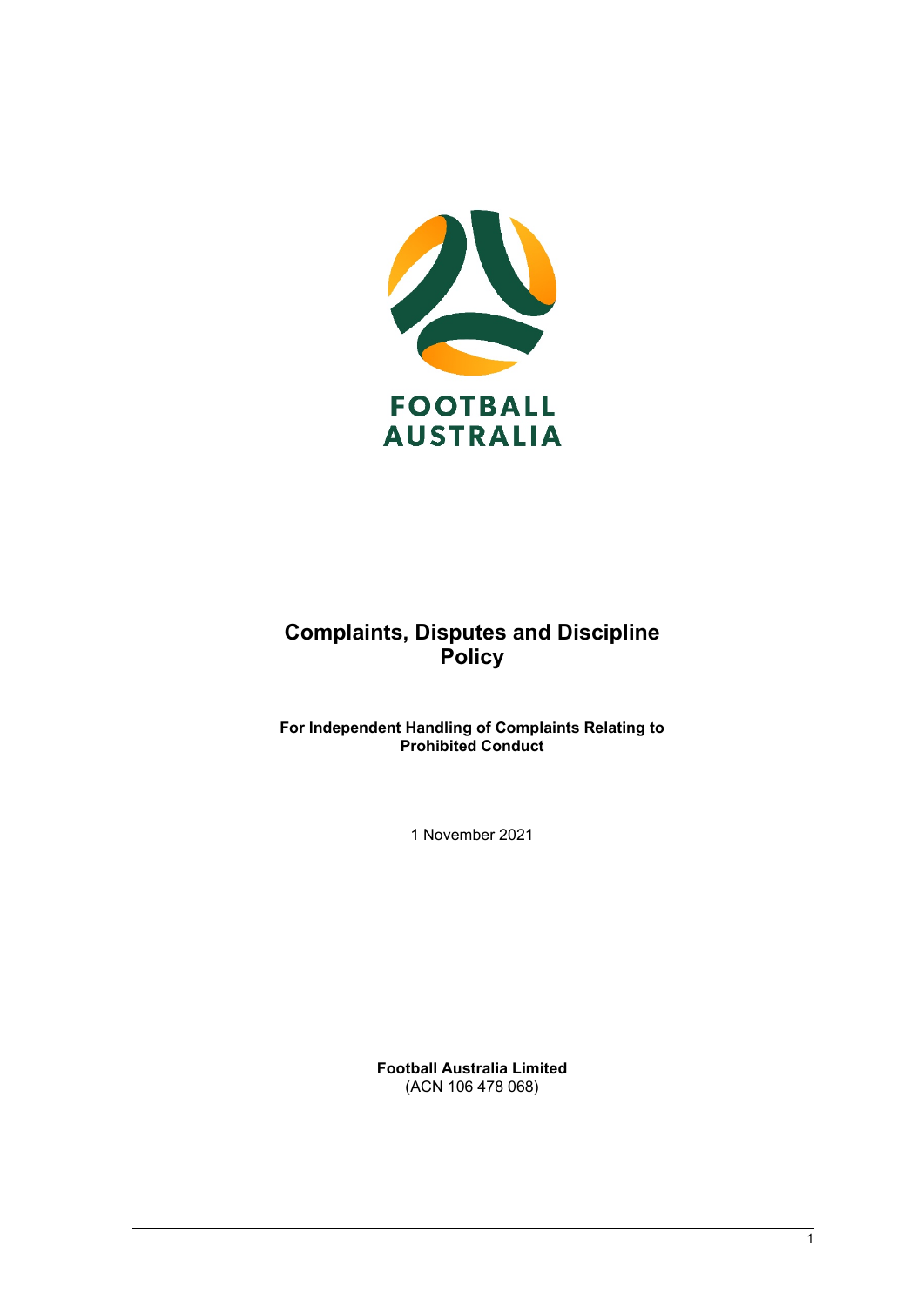## **TABLE OF CONTENTS**

| $\mathbf 1$ . |      |                                                                          |  |  |  |  |
|---------------|------|--------------------------------------------------------------------------|--|--|--|--|
| 2.            |      |                                                                          |  |  |  |  |
| 2.1           |      |                                                                          |  |  |  |  |
| 2.2           |      |                                                                          |  |  |  |  |
|               |      |                                                                          |  |  |  |  |
| 3.1           |      |                                                                          |  |  |  |  |
| 3.2           |      |                                                                          |  |  |  |  |
| 3.3           |      |                                                                          |  |  |  |  |
| 3.4           |      |                                                                          |  |  |  |  |
| 3.5           |      |                                                                          |  |  |  |  |
| 3.6           |      |                                                                          |  |  |  |  |
| 3.7           |      |                                                                          |  |  |  |  |
| 3.8           |      |                                                                          |  |  |  |  |
| 3.9           |      |                                                                          |  |  |  |  |
|               | 3.10 |                                                                          |  |  |  |  |
| 3.11          |      |                                                                          |  |  |  |  |
|               | 3.12 |                                                                          |  |  |  |  |
| 3.14          | 3.13 |                                                                          |  |  |  |  |
|               |      |                                                                          |  |  |  |  |
|               | 3.15 |                                                                          |  |  |  |  |
|               |      |                                                                          |  |  |  |  |
| 4.1           |      |                                                                          |  |  |  |  |
| 4.2           |      |                                                                          |  |  |  |  |
| 4.3           |      |                                                                          |  |  |  |  |
|               |      |                                                                          |  |  |  |  |
| 5.1           |      |                                                                          |  |  |  |  |
| 5.2           |      |                                                                          |  |  |  |  |
| 5.3           |      |                                                                          |  |  |  |  |
| 5.4           |      |                                                                          |  |  |  |  |
| 5.5           |      |                                                                          |  |  |  |  |
| 5.6           |      |                                                                          |  |  |  |  |
| 5.7<br>5.8    |      | BREACH NOTICE<br>$\sim$ 17                                               |  |  |  |  |
| 5.9           |      |                                                                          |  |  |  |  |
|               | 5.10 |                                                                          |  |  |  |  |
|               | 5.11 | NOTIFICATIONS TO PARTIES DURING COMPLAINT AND REPORT HANDLING PROCESS 18 |  |  |  |  |
|               | 5.12 |                                                                          |  |  |  |  |
|               |      |                                                                          |  |  |  |  |
|               |      |                                                                          |  |  |  |  |
|               |      |                                                                          |  |  |  |  |
| 7.1           |      |                                                                          |  |  |  |  |
| 7.2           |      |                                                                          |  |  |  |  |
| 7.3           |      |                                                                          |  |  |  |  |
|               |      |                                                                          |  |  |  |  |
| 8.1           |      |                                                                          |  |  |  |  |
| 8.2           |      |                                                                          |  |  |  |  |
| 8.3           |      |                                                                          |  |  |  |  |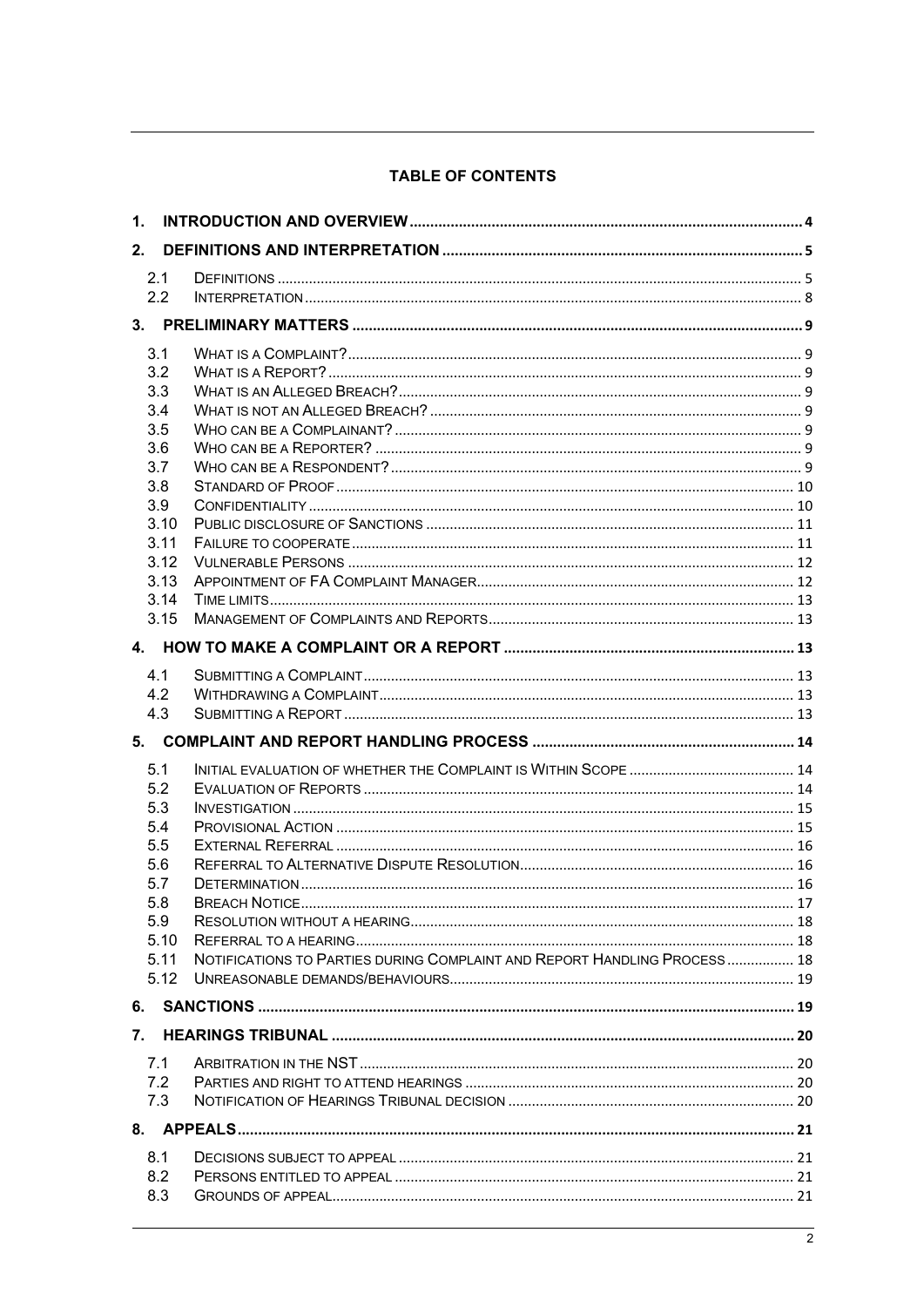| 8.4<br>8.5<br>8.6<br>8.7 |  |
|--------------------------|--|
|                          |  |
| 9.1                      |  |
| 9.2                      |  |
| 9.3                      |  |
| 10 <sub>1</sub>          |  |
| 10.1                     |  |
|                          |  |
|                          |  |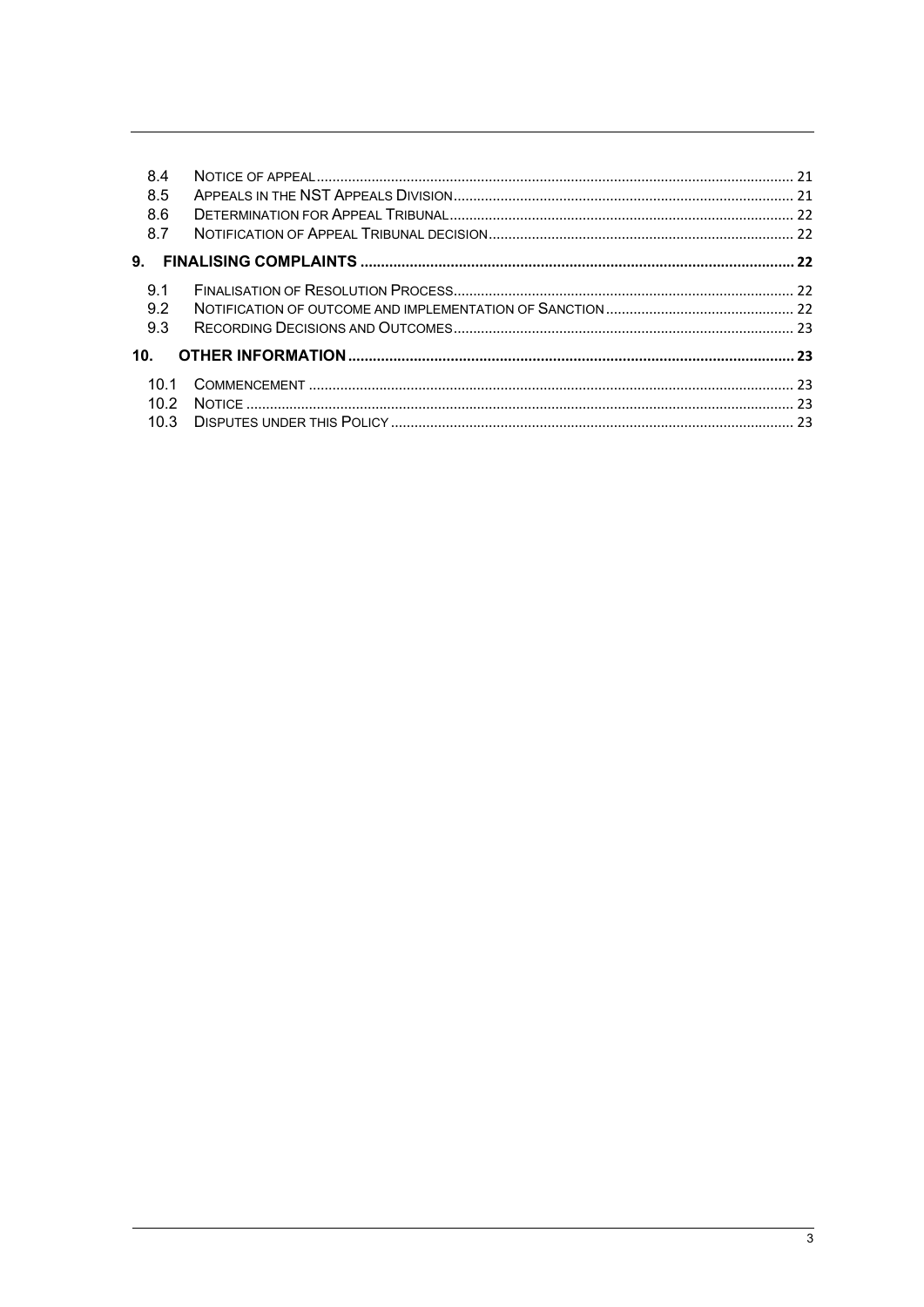## **1. Introduction and Overview**

Football Australia has put in place this Complaints, Disputes and Disciplinary Policy (the **Policy**) to enable Sport Integrity Australia to receive, assess and manage complaints related to the men's and women's national teams and A-Leagues, to ensure an independent, end to end complaint management process for these complaints including, where appropriate, by arbitration or alternative dispute resolution in the National Sports Tribunal.

This Policy forms part of the FA Grievance Procedure, as defined in clause 4.1 of the FA Grievance Procedure By-Law. This Policy is to be read as operating in place of the previous FA Grievance Procedure (except as otherwise set out in this Policy) in relation to all complaints made to Sport Integrity Australia before 31 January 2022 within the scope set out in this Policy.

This Policy:

- (a) establishes the scope of Complaints that may be received and handled by Sport Integrity Australia under this Policy;
- (b) sets out the processes by which Sport Integrity Australia will assess and resolve Complaints within the scope of this Policy, including, where required, resolution in the National Sports Tribunal;
- (c) provides authority for Sport Integrity Australia to receive, investigate and manage Alleged Breaches of the Eligible Policies which relate to Prohibited Conduct that occurred in the Specified Period, and which are the subject of a complaint received through this Procedure;
- (d) only manages complaints in relation to matters that are Within Scope and does not, for example, manage complaints in relation to eligibility and selection, competitionrelated rules, personal grievances, anti-doping, betting and match fixing or governance matters; and
- (e) has been designed to ensure that relevant complaints are dealt with efficiently and effectively.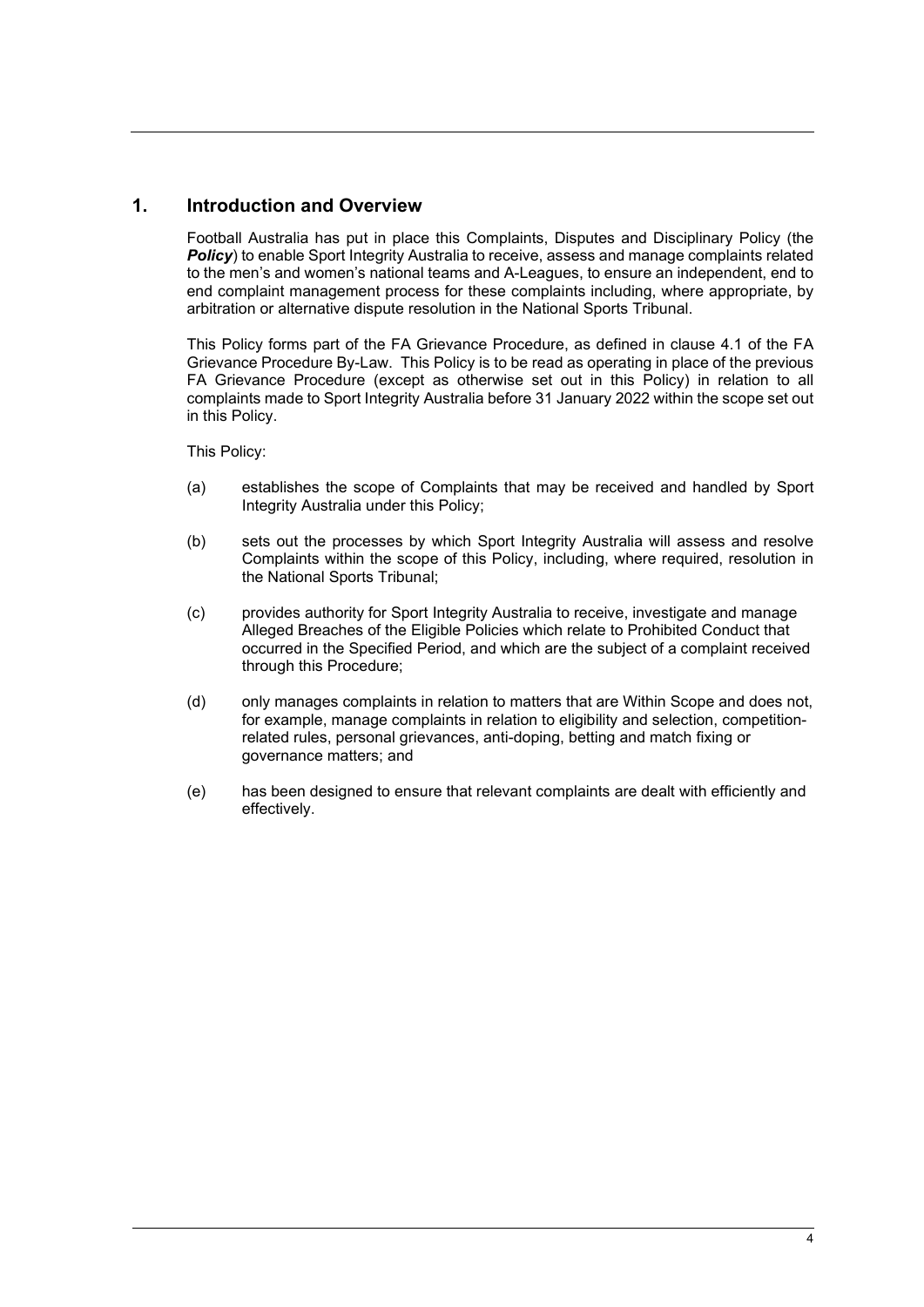## **2. Definitions and Interpretation**

#### **2.1 Definitions**

In this document:

*AFC* means the Asian Football Confederation.

*A-Leagues* means the A-League – Men, A-League – Women and A-League – Youth competitions.

*A-League – Men* means the premier men's professional national club competition, including the pre-season, regular season and finals series.

*A-League – Women* means the premier women's professional national club competition, including the pre-season, regular season and finals series.

*A-League – Youth* means the premier men's youth national club competition, including the pre-season, regular season and finals series.

*A-League Club* means an entity registered with FA and licensed to participate in the A-Leagues (including the competitions previously known as the A-League, W-League and Y-League/National Youth League).

*Alleged Breach* has the meaning given in clause 3.3.

*Alternative Dispute Resolution* is a collective term for processes, such as mediation, to resolve disputes without theneed for litigation that will be applied to resolve the Alleged Breach and for the purposes of this Policy means mediation, conciliation or case appraisal facilitated by the NST in accordance with clause 5.6.

*Appeals Tribunal* means the appeals tribunal established under clause 8, being the NST Appeals Division.

**Board** means the Board of FA as constituted from time to time.

*Child (or Children)* means a person(s) who is under the age of 18 years unless otherwise stated under the law applicable to the child.

*Club Official* means any person involved with the administration, management or organisation of an A-League Club (whether paid or unpaid), including employees, contractors, consultants, officers and directors and representatives.

*Code of Conduct and Ethics* means the national Football code of conduct and ethics as promulgated by FA from time to time during the Specified Period, including the FA Code of Conduct in force from 1 January 2007.

*Complainant* means a person who makes a Complaint about an Alleged Breach by a Respondent in accordance with this Policy.

*Complaint* means a formal notification of a complaint relating to Prohibited Conduct by a Respondent of an Eligible Policy.

*Complaints Form* means the form made available on the SIA website which must be completed to make a complaint about Prohibited Conduct within the Specified Period.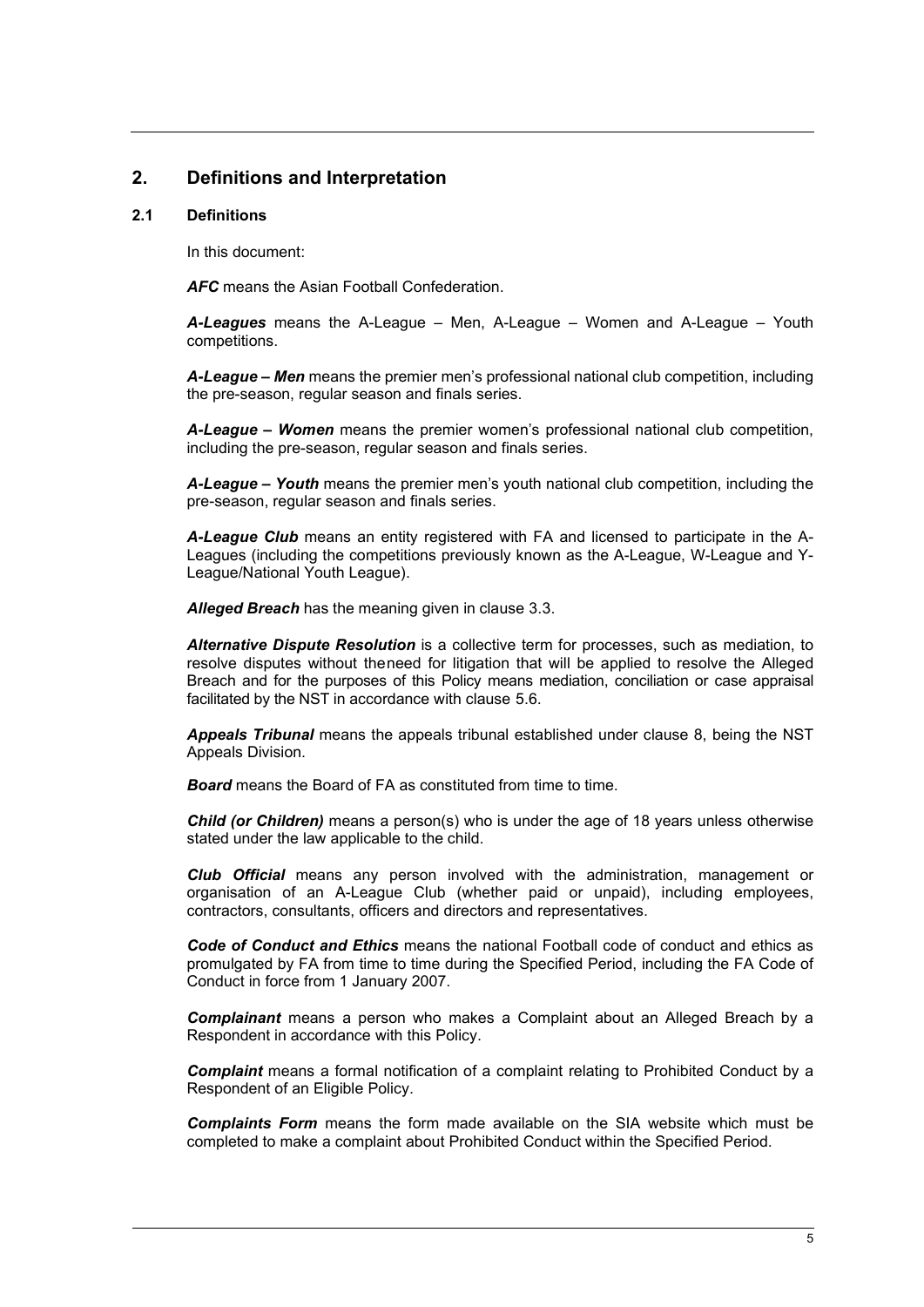*Complaint and Report Handling Process* means the process of handling and resolving a Complaint or Report under this Policy from the point where the Complaint/Report is received to the finalisation of the Resolution Process.

*Director* means a person appointed or elected as a director on the Board in accordance with the FA Constitution.

*Eligible Complainant* has the meaning set out in clause 3.5.

*Eligible Policies* means the following FA policies:

- (a) National Code of Conduct and Ethics; and<br>(b) Member Protection Policy;
- Member Protection Policy;

**FA** means Football Australia Limited.

*FA Complaint Manager* means the person or persons appointed by FA under clause 3.13 to manage Complaints underthis Policy.

**FA Constitution** means the Constitution of FA as amended from time to time.

**FA Statutes** has the meaning given in the FA Constitution.

*FIFA* means Fédération Internationale de Football Association.

**Football** means the sport of football, as governed by FA and FIFA from time to time.

*Hearings Tribunal* means the first instance arbitration tribunal established under clause 7, being the NST General Division.

*Match Official* means a referee, assistant referee, video assistant referee, fourth official, match commissioner, referee inspector, selector, any person in charge of safety or any other person appointed by FA.

*Member* means a Constituent of FA as defined in the FA Constitution and includes Member Organisations, A-League Clubs, Players and Officials.

*Member Organisation* means each company or incorporated association that is a Member of FA including:

- (c) State Body Members and other Competition Administrators (as defined in the FA Constitution); and
- (d) Clubs.

*Member Protection Policy* means the policy or policies forming part of the FA Member Protection Framework as currently in force, or as in force from time to time during the Specified Period.

*National Sports Tribunal or NST* means the Australian Government entity established by the *National Sports Tribunal Act 2019* (Cth) (*NST Act*), comprised of the General Division, the Anti-Doping Division, and the Appeals Division.

*National Team* means any national team squad selected or nominated by FA, including the men's and women's senior, under age, Olympics, futsal and beach teams or any other national representative team determined by FA from time to time

*NST Legislation* means the NST Act and all legislative and notifiable instruments adopted under the NST Act.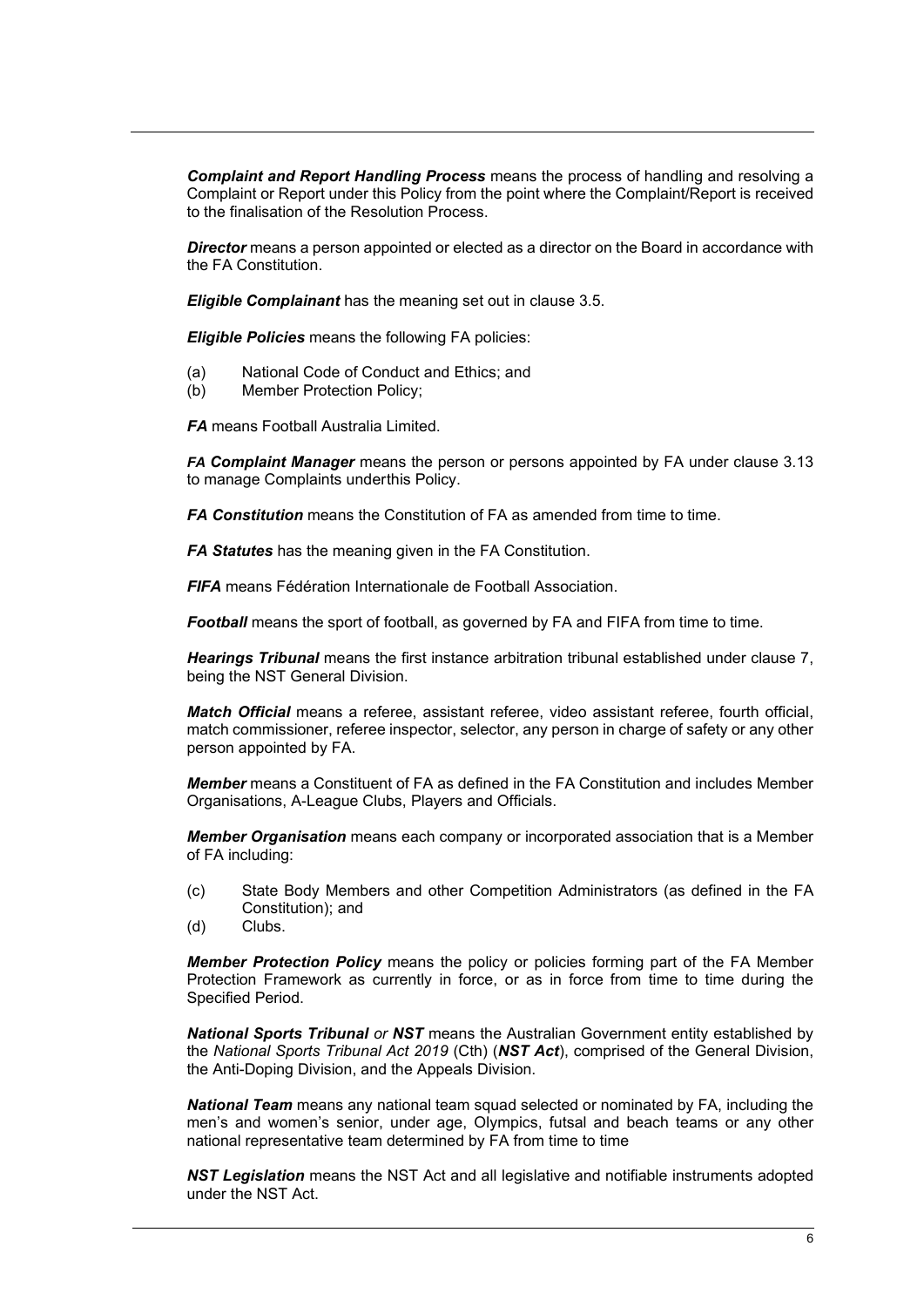*Official* means:

- (a) a Club Official, Match Official or Team Official;
- (b) an employee, officer or Director of FA; or
- (c) a member of a standing committee or other council, committee, panel or body constituted by FA.

*Player* means any person during the Specified Period who was registered to play at an A-League Club or selected as a playing member of a National Team.

**Policy** means this Complaints, Disputes and Disciplinary Policy For Independent Handling of Complaints Relating to Prohibited Conduct.

*Prohibited Conduct* means the following types of conduct as prohibited by the Eligible Policies and further defined in Appendix A:

- (a) abuse;
- $(b)$  bullying;
- (c) Child abuse;
- (d) Child grooming;
- (e) endangering the safety of a Child;
- (f) harassment;
- (g) sexual misconduct;
- (h) unlawful discrimination;
- (i) victimisation; or
- (j) vilification.

*Provisional Action* has the meaning given in clause 5.4.

*Protected Disclosure* means a disclosure of information to FA that qualifies for protection under the whistleblower laws in the*Corporations Act 2001* (Cth).

*Relevant Person* means a Player, Official or any other person who has agreed to be bound by the Eligible Policies.

*Report* means a report submitted by any person who has information concerning a potential Alleged Breach of an Eligible Policy which may lead to investigation under this Policy.

*Reporter* means a person who submits a Report in accordance with clause 4.3.

*Respondent* means the person/s or organisation/s against whom a Complaint has been made.

*Resolution Process* means the chosen process for resolving an Alleged Breach under this Policy, including a Breach Notice.

*Sanction* means a sanction imposed by FA on a Respondent for breaching an Eligible Policy in accordance with clause 6.

*Serious Criminal Charge* means a charge under any Commonwealth or State/Territory criminal law that is punishable by imprisonment for a maximum period of five years or more. Such offences include (but are not limited to) recklessly, negligently, or intentionally causing injury, indecent assault, theft, possession of child pornography, manslaughter, murder, rape, sexual penetration of a child, sexual assault and drug trafficking.

*Specified Period* means the period from the establishment of FA to 31 October 2021.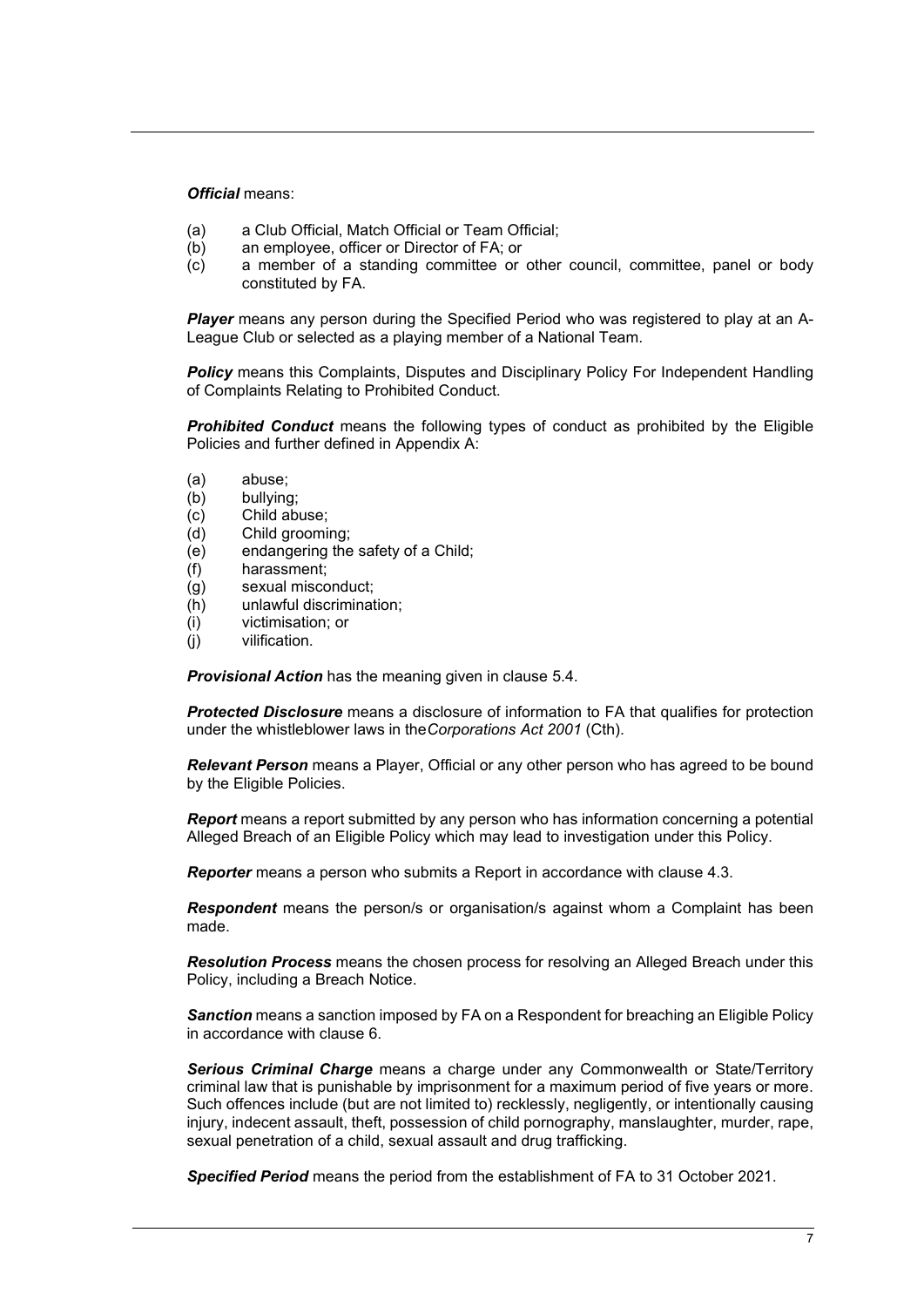*Sport Integrity Australia* means the non-corporate Commonwealth entity of that name established by the *Sport Integrity Australia Act 2020* (Cth).

*Team Official* means any personnel involved with the management, preparation or participation of an A-League Club's team or National Team (whether paid or unpaid), including the coaches, managers, medical staff (including team or match day doctor), physiotherapists, gear persons and other support staff.

*Vulnerable Person* means a person who is (a) under the age of 18; or (b) aged 18 or over, but is or may be unable totake care of themselves, or is unable to protect themselves against harm or exploitation, by reason of age, illness, trauma or disability, or any other reason.

*Within Scope* has the meaning set out in clause 5.1(a)(i).

#### **2.2 Interpretation**

In this document:

- (a) headings are for convenience only and do not form part of this Policy or affect its interpretation
- (b) any use of the word 'includes' or words such as 'for example' or 'such as' do not limit anything else that is included in general speech;
- (c) references to natural persons include all genders;
- (d) the singular case applies to the plural and vice-versa;
- (e) any reference to '\$' or 'dollars' is to Australian dollars, unless expressly stated otherwise;
- (f) capitalised terms have the meaning given to them in clause 2.1 unless the context requires otherwise; and
- (g) any term used but not defined has the meaning given to it in the FA Statutes.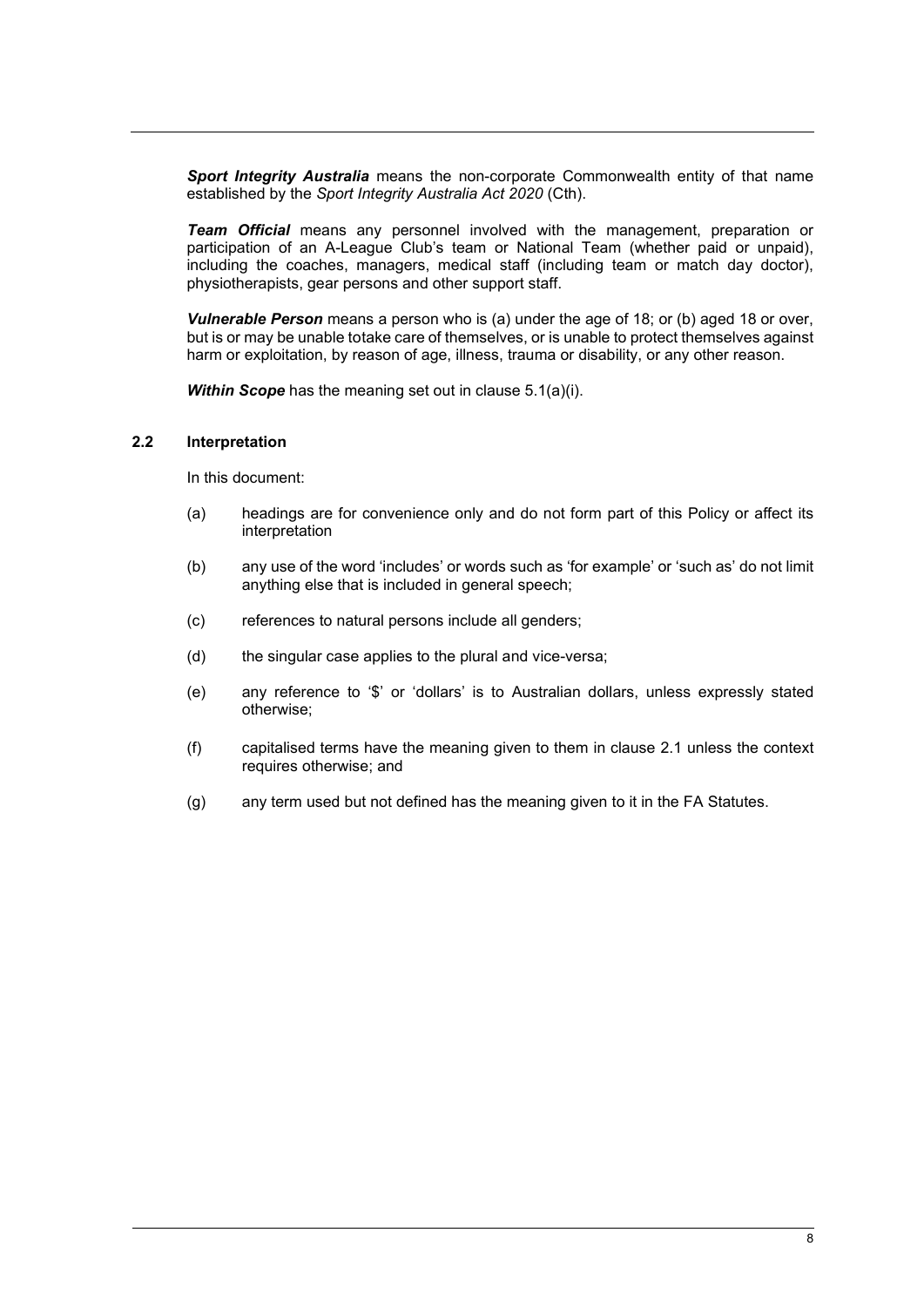## **3. Preliminary Matters**

#### **3.1 What is a Complaint?**

A Complaint means a complaint lodged with Sport Integrity Australia in accordance with clause 4.1 of this Policy.

#### **3.2 What is a Report?**

A Report means information that an Alleged Breach of an Eligible Policy may have occurred submitted by any person in accordance with clause 4.3 of this Policy.

#### **3.3 What is an Alleged Breach?**

An Alleged Breach is an allegation or information that a Relevant Person has engaged in Prohibited Conduct under an Eligible Policy within the Specified Period in connection with the A-Leagues or a National Team, but does not include a Complaint that falls under clause 3.4(a).

#### **3.4 What is not an Alleged Breach?**

- (a) An Alleged Breach does not include an allegation or information:
	- (i) that does not relate to Prohibited Conduct under an Eligible Policy;
	- (ii) where the Prohibited Conduct did not occur in connection with the A-Leagues, an A-league Club or a National Team;
	- (iii) where the Prohibited Conduct did not occur within the Specified Period;
	- (iv) that constitutes a Protected Disclosure;
	- $(v)$  that does not reach the threshold for Prohibited Conduct as defined in Appendix A;
	- (vi) that is mischievous, vexatious, or knowingly untrue;
	- (vii) that has been considered by FA under a disciplinary process and a formal determination made by FA or an FA tribunal; or
	- (viii) where the Respondent is excluded by clause 3.6.
- (b) A Complaint is not excluded from being an Alleged Breach by clause 3.4(a)(vii) if the Complaint contains additional information and evidence that was not known at the time of the original Complaint.

#### **3.5 Who can be a Complainant?**

A Complainant can be any person who has been directly aggrieved by an Alleged Breach of an Eligible Policy.

#### **3.6 Who can be a Reporter?**

A Reporter can be any person who has information that an Alleged Breach of an Eligible Policy has occurred.

## **3.7 Who can be a Respondent?**

A Respondent must be a Relevant Person who is bound by the Eligible Policy they are alleged to have breached.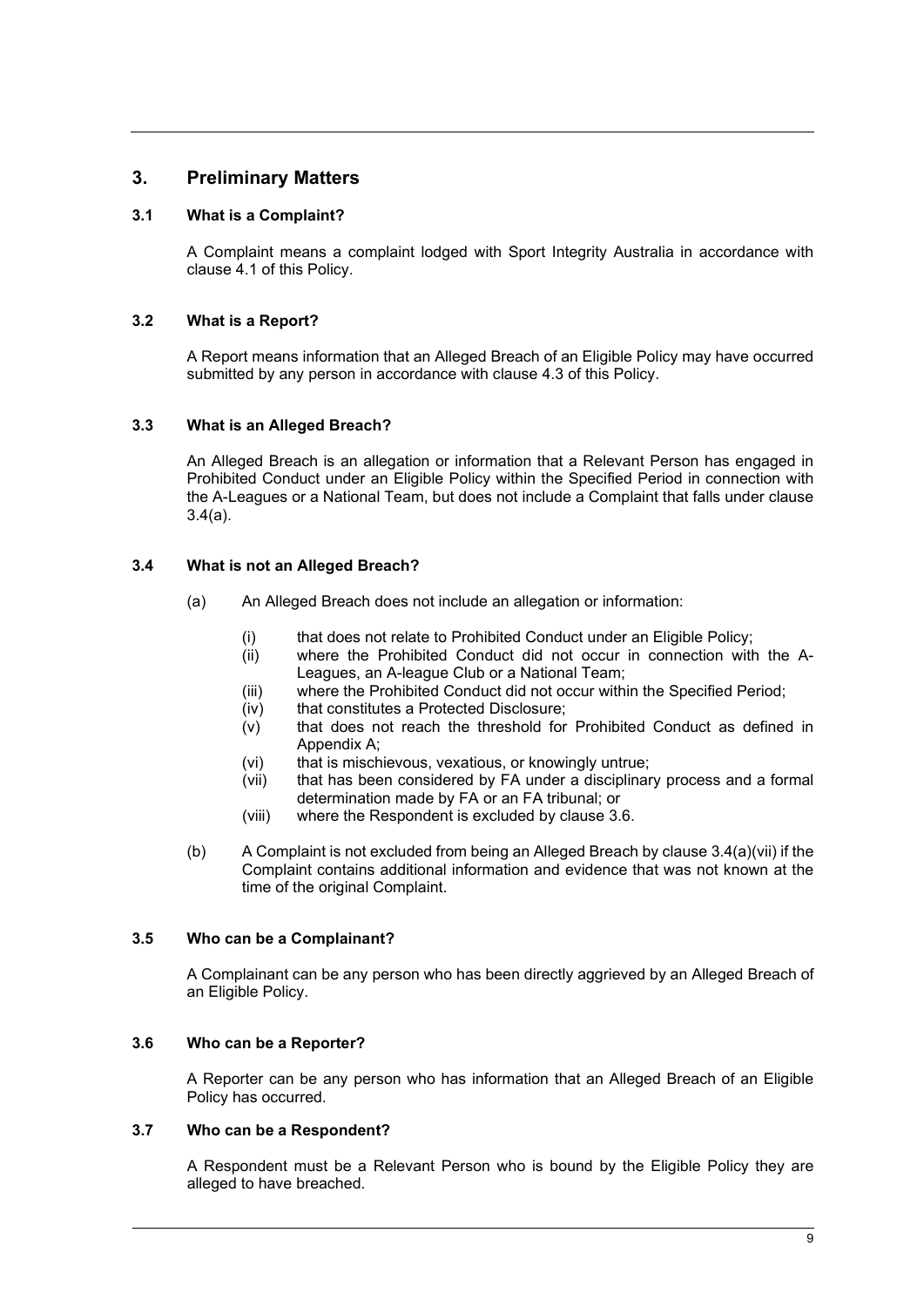#### **3.8 Standard of Proof**

- (a) Unless otherwise specified, the standard of proof that applies to all decisions made under this Policy (including by a Hearings Tribunal) is "balance of probabilities".
- (b) Where a Respondent has been convicted or found guilty in a criminal, disciplinary or professional proceeding of engaging in conduct which would be Prohibited Conduct under an Eligible Policy, the Respondent is deemed under this Policy to have committed Prohibited Conduct without requiring further investigation.

#### **3.9 Confidentiality**

- (a) All Complaints and Reports (and all information disclosed in relation to them), including the outcomes of any Resolution Process, will be kept confidential by FA and Sport Integrity Australia and will not be disclosed to any third parties, except as provided in this clause.
- (b) Sport Integrity Australia may make the following disclosures:
	- (i) to FA in accordance with this Policy;
	- (ii) to the parties to a Complaint (Respondent and the Complainant) to ensure a fair process;
	- (iii) to any person to facilitate the proper handling of a Complaint or a Report under this Policy;
	- (iv) in accordance with clause 5.1, where a Complaint or Report is determined to not be an Alleged Breach under this Policy;
	- $(v)$  to external agencies so they can deal with the alleged conduct (e.g., law enforcement agencies, government or regulatory authorities, a child protection agency);
	- (vi) to:
		- (A) Member Organisations; or<br>(B) Relevant Persons.
		- Relevant Persons,

to inform them of relevant Sanctions or Provisional Actions imposed;

- (vii) in accordance with clause 3.10 below, where a Sanction is to be publicly disclosed;
- (viii) to any third party, including foreign sporting bodies, law enforcement agencies andgovernment or regulatory authorities, for the primary purpose of:
	- (A) preventing or lessening a risk to the safety, health, or wellbeing of a person; or
	- (B) protecting children participating in a sport; or
	- (C) protecting the safety of participants in a sport;
- (ix) in response to a request by a House or a Committee of the Parliament of the Commonwealth of Australia; and
- (x) as required by law.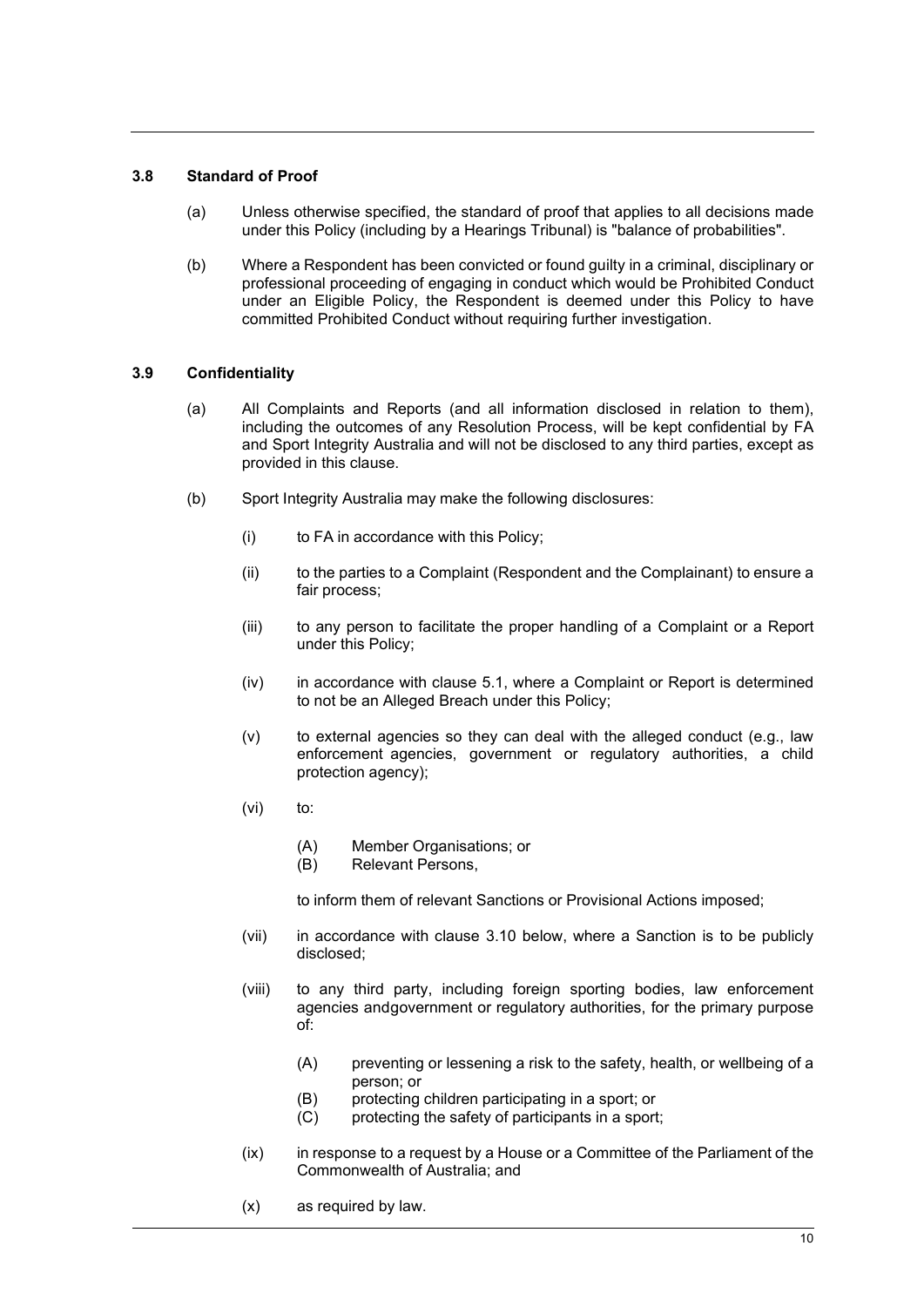- (c) FA can make the following disclosures:
	- (i) to the parties to an Alleged Breach (Respondent and the Complainant) in relation to the Resolution Process;
	- (ii) to any person to facilitate the proper handling of the Alleged Breach, including any Provisional Action under this Policy;
	- (iii) to external agencies so they can deal with the alleged conduct (e.g., law enforcement agencies, government or regulatory authorities, a child protection agency);
	- (iv) to:
		- (A) Relevant Persons;
		- (B) Member Organisations;
		- (C) FIFA; or
		- (D) AFC,

to inform them of relevant Sanctions or Provisional Actions imposed;

- $(v)$  in accordance with clause 3.10, where a Sanction is to be publicly disclosed;
- (vi) to any third party for the primary purpose of:
	- (A) preventing or lessening a risk to the safety, health, or wellbeing of a person; or
	- (B) protecting children participating in a sport; or
	- (C) protecting the safety of participants in a sport; and
	- (D) as required by law;
- (vii) where FA reasonably believes that such disclosure is in the interests of Football.

#### **3.10 Public disclosure of Sanctions**

- (a) Where an Alleged Breach is established and Sanctions are imposed by FA, FA may determine that the Sanctions imposed are to be publicly disclosed where FA reasonably considers that this is necessary to give full effect to the Sanctions or that it is in the interest of the public, Football and/or its Member Organisations.
- (b) FA may maintain a register of persons subject to publicly disclosable Sanctions on its website. The public register will include the name of the individual or organisation being sanctioned, the Sanction imposed, and the period of the Sanction.
- (c) Subject to clause 3.9(c)(vii), details of Breaches will not be published on FA's website, but where appropriate, may be disclosed to third parties (such as to the National Sport Organisation for another sport that the individual who committed the Breach is a member of) in accordance with clauses  $3.9(c)(v)$  and  $3.9(c)(vi)$  (as applicable).

#### **3.11 Failure to cooperate**

(a) Subject to clause 3.11(c), persons bound by this Policy must cooperate fully with a Complaint and Report Handling Process they are involved in, including any Resolution Process chosen to resolve an Alleged Breach.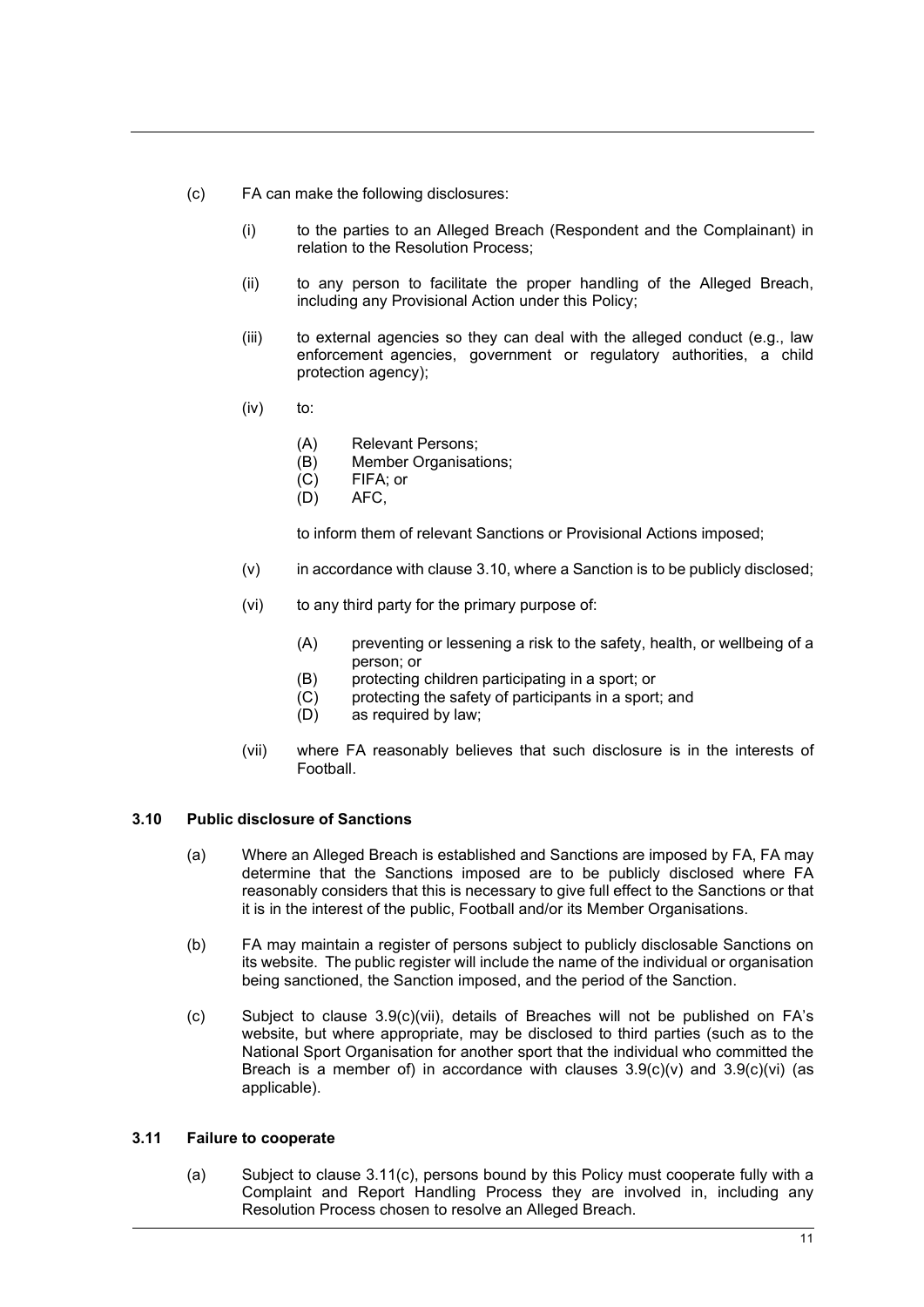- (b) Subject to clause 3.11(c), Sport Integrity Australia, a Hearings Tribunal or an Appeals Tribunal may drawan inference adverse to the Respondent based on a Respondent's failure or refusal, after a request has been made in a reasonable time in advance, to answer any relevant question, provide relevant documentation, and/or participate in the Complaint and Report Handling Process. The Respondent must be made aware of such an inference being drawn in relation to any particular allegation forming part of an Alleged Breach.
- (c) No individual or organisation bound by this Policy is required to answer a question or provide information where to do so would be a breach of any applicable law, and no adverse inference (such as those in clause 3.11(b)) may be drawn where that individual or organisation discloses the relevant law.

#### **3.12 Vulnerable Persons**

- (a) Where a Complainant or Respondent is a Vulnerable Person, the parent or guardian of the VulnerablePerson may act on behalf of the Vulnerable Person and accompany them throughout the Complaint and Report Handling Process, including at any interview, Alternative Dispute Resolution process, or Hearings Tribunal or Appeals Tribunal.
- (b) FA and Sport Integrity Australia will have regard to the guide entitled "Complaint Handling Guide: Upholding the rights of children and young people" issued by the National Office for Child Safety in managing Complaints made on behalf of or involving Vulnerable Persons, currently available at [Complaint Handling Guide:](https://childsafety.pmc.gov.au/sites/default/files/2020-09/nocs-complaint-handling-guide.pdf)  [Upholding the rights of children and young people](https://childsafety.pmc.gov.au/sites/default/files/2020-09/nocs-complaint-handling-guide.pdf) [\(pmc.gov.au\),](https://childsafety.pmc.gov.au/sites/default/files/2020-09/nocs-complaint-handling-guide.pdf) or such other guide that may replace it.
- (c) This clause is at all times subject to clauses 7.1(b) of this Policy.

#### **3.13 Appointment of FA Complaint Manager**

- (a) FA will appoint one or more persons to act as a Complaint Manager, who will be the person(s) within FA with primary responsibility for managing FA's obligations under this Policy.
- (b) The FA Complaint Manager will be responsible for:
	- (i) being the point of contact between FA and Sport Integrity Australia in relation to the functions of this Policy;
	- (ii) providing information to Sport Integrity Australia as required to enable Sport Integrity Australia to assess whether a Complaint is Within Scope, including membership details of the Complainant and/or Respondent and records of disciplinary history of the Respondent and any other relevant information; and
	- (iii) managing the Resolution Process as determined by Sport Integrity Australia.
- (c) The FA Complaint Manager will maintain confidentiality of Complainant and Respondent details throughout the Resolution Process and will not disclose their knowledge of a Complaint or Report to any person other than in accordance with this Policy, including to other persons within FA.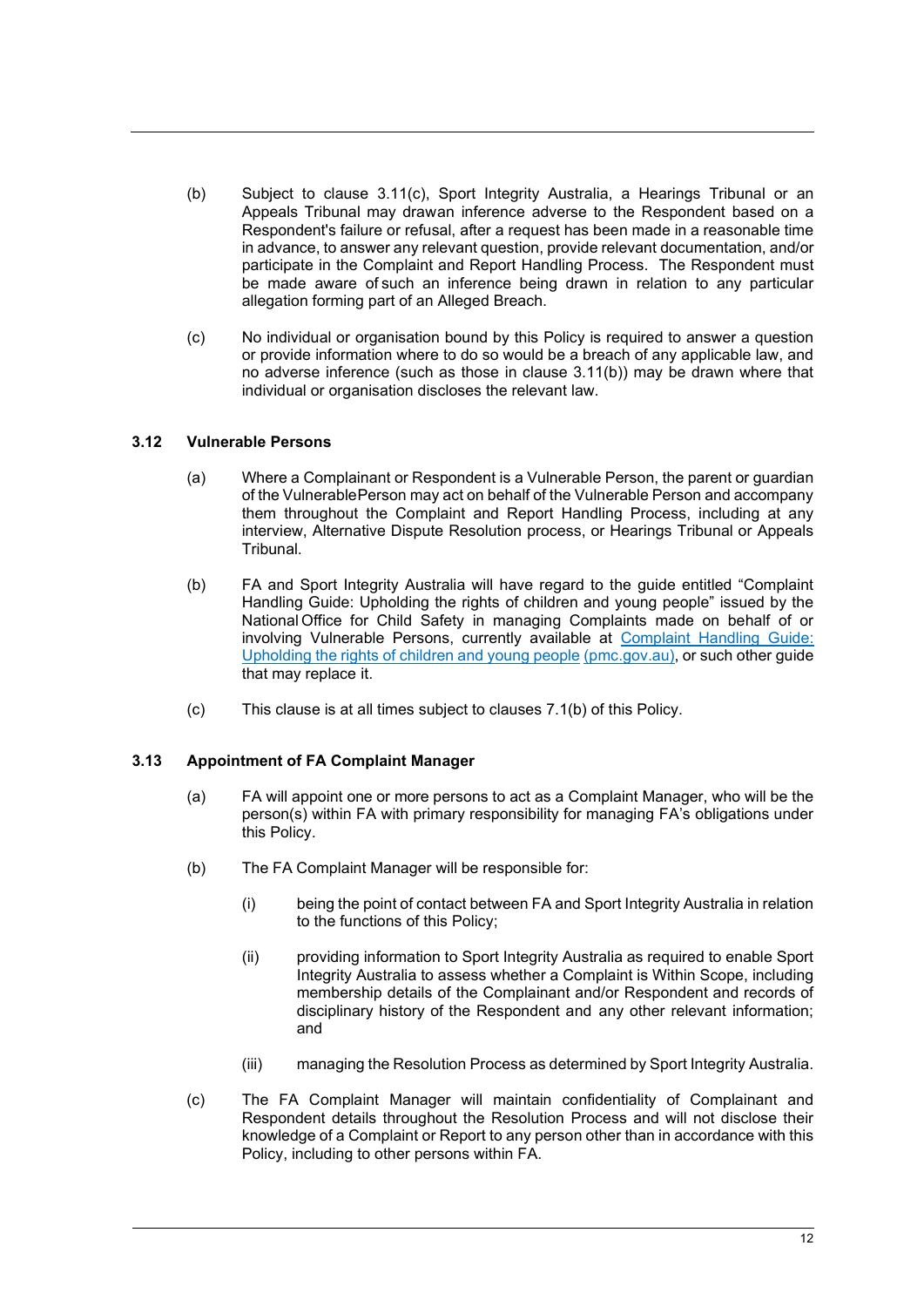#### **3.14 Time limits**

Where there is a time limit imposed by this Policy (other than a time limit relating to a Hearing Tribunal or Appeals Tribunal before the NST) and a person requests an extension to that time limit, FA or Sport Integrity Australia (as applicable) may at its discretion grant the extension, having regard to any relevant circumstances.

#### **3.15 Management of Complaints and Reports**

- (a) Sport Integrity Australia may, in managing any part of the Complaint and Report Handling Process, seek any assistance from the FA Complaint Manager and/or otherwise from FA or a relevant Member Organisation it deems appropriate, including the provision of information and/or documentation reasonably held by FA or a Member Organisation.
- (b) Sport Integrity Australia will maintain oversight over any actions taken on its behalf under this Policy and will retain responsibility for all decisions to be made in relation to the determination of whether a Complaint or Report is Within Scope, proposed Provisional Action to be implemented by FA, determinations under clause 5.7 and Sanctions to be imposed by FA.

## **4. How to make a Complaint or a Report**

#### **4.1 Submitting a Complaint**

- (a) All Complaints under this Policy should be submitted to Sport Integrity Australia using the form at [https://sportintegrity.gov.au/independent-complaint-handling](https://sportintegrity.gov.au/independent-complaint-handling-process-football)[process-football](https://sportintegrity.gov.au/independent-complaint-handling-process-football) (*Complaints Form*), on or before 31 January 2022.
- (b) A Complaint Form may be submitted by a parent or guardian on behalf of a Vulnerable Person.
- (c) A Complaint Form cannot be submitted anonymously.
- (d) Sport Integrity Australia will acknowledge receipt of the Complaint Form**.**
- (e) Complaints that are not within scope of this Policy should be submitted to FA in accordance with the procedures set out in the FA Statutes.

#### **4.2 Withdrawing a Complaint**

- (a) A Complainant may withdraw their Complaint at any time before Sport Integrity Australia makes a determination under clause 5.7.
- (b) Withdrawing a Complaint must be done by writing to Sport Integrity Australia from the same contact address used in the Complaints Form, or another contact address that has been previously notified to Sport Integrity Australia.

#### **4.3 Submitting a Report**

(a) Any person wanting to report a potential Alleged Breach of an Eligible Policy which they have witnessed or otherwise have information about should submit their Report to Sport Integrity Australia using the form at <https://sportintegrity.gov.au/independent-complaint-handling-process-football> (*Reports Form*), on or before 31 January 2022.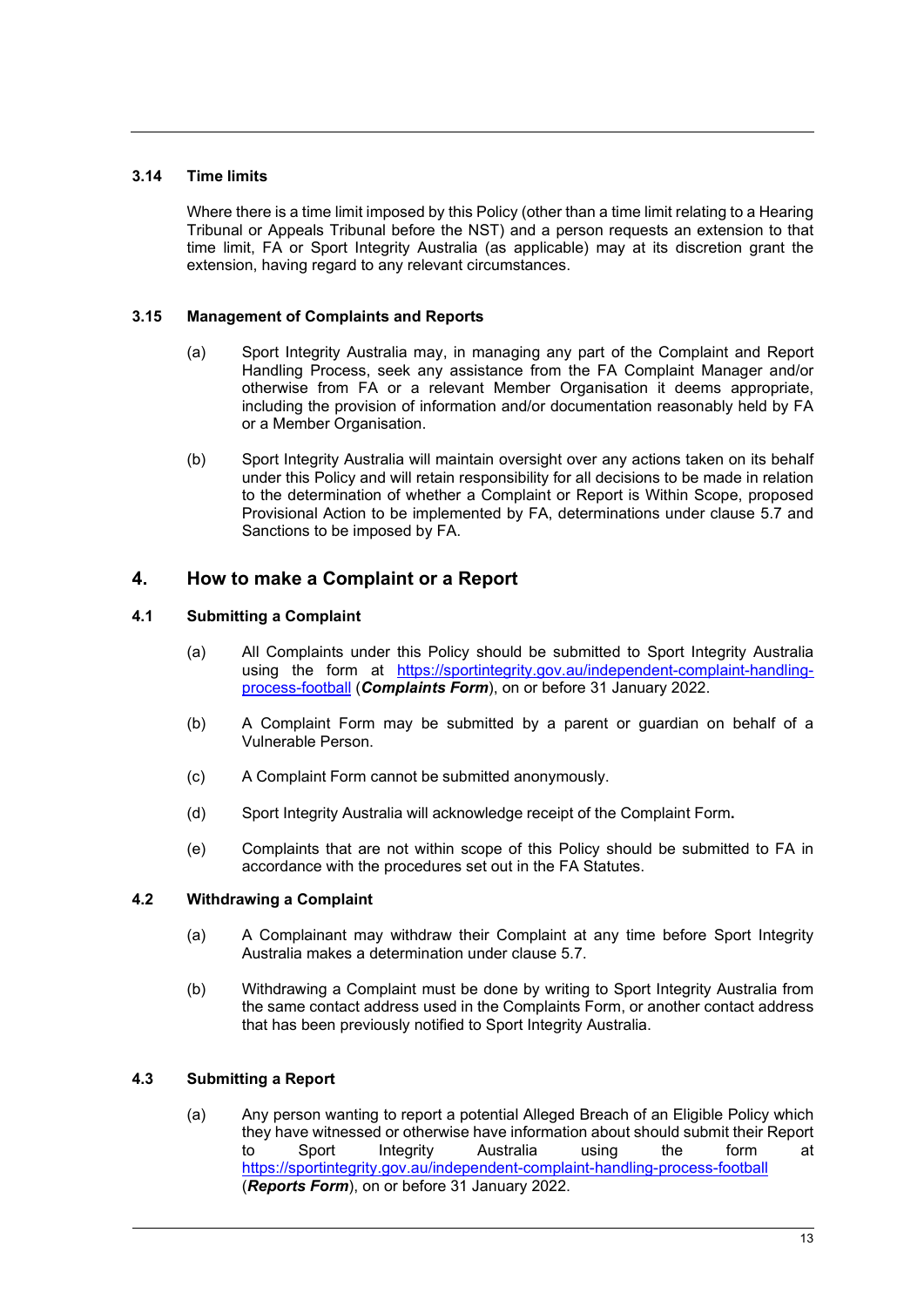(b) A Report Form may be submitted on behalf of FA or a Member Organisation by the CEO or equivalent of the organisation.

## **5. Complaint and Report Handling Process**

#### **5.1 Initial evaluation of whether the Complaint is Within Scope**

- (a) Upon receipt of a Complaint Form, Sport Integrity Australia must initially evaluate whether the Complaint:
	- (i) relates to an Alleged Breach and is therefore within the scope of this Complaint and Report Handling Process (*Within Scope*);
	- (ii) has been submitted by an Eligible Complainant; and/or
	- (iii) should be reported to law enforcement or a child protection agency, in which case Sport Integrity Australia must do so.
- (b) If the Complaint is not Within Scope, the process under this Policy is permanently discontinued.
- (c) If the Complaint has been submitted by a person other than an Eligible Complainant, it will instead be treated as a Report.
- (d) If a Complaint falls within the circumstances set out in clause  $5.1(a)(iii)$ , it will be handled in accordance with clause 5.5.
- (e) Sport Integrity Australia may notify FA of any Complaints that are not Within Scope and FA may take any subsequent steps in relation to such Complaints in accordance with the FA Statutes. No identifying details of the Complainant will be provided without the Complainant's consent.
- (f) A decision by Sport Integrity Australia that a Complaint is not Within Scope is final and binding.
- (g) Any Complaint submitted to Sport Integrity Australia after 31 January 2022 pursuant to this Policy will be deemed not to be Within Scope and will not be handled under this Complaint and Report Handling Process.

#### **5.2 Evaluation of Reports**

- (a) Upon receipt of a Report Form, Sport Integrity Australia will initially evaluate whether the Report:
	- (i) relates to an Alleged Breach which is Within Scope of this Complaint and Report Handling Process;
	- (ii) contains sufficient evidence to warrant an investigation; and/or
	- (iii) should be reported to law enforcement or a child protection agency, in which case Sport Integrity Australia must do so.
- (b) If the Report does not relate to one or more Alleged Breaches that are Within Scope, Sport Integrity Australia will take no further action.
- (c) Sport Integrity Australia may consider information contained in multiple Reports in forming a decision about whether to commence an investigation into an Alleged Breach under clause 5.3.
- (d) Sport Integrity Australia may notify FA of any Reports that are not Within Scope and FA may take any subsequent steps in relation to such Reports in accordance with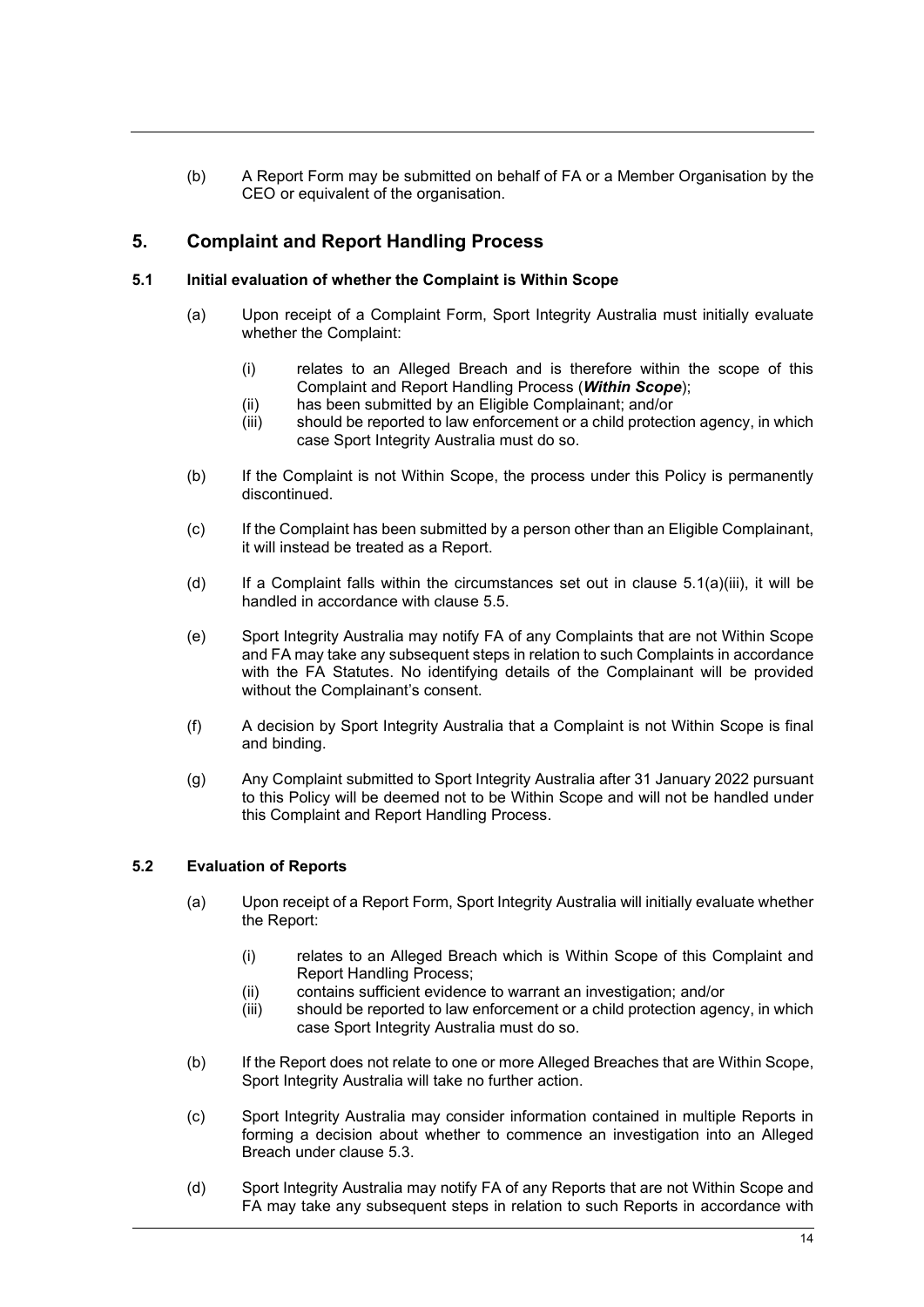the FA Statutes. No identifying details of the Reporter will be provided without the Reporter's consent.

#### **5.3 Investigation**

- (a) If a Complaint is found to be Within Scope and is not permanently discontinued, Sport Integrity Australia will undertake an investigation and may collect further information to determine the most appropriate Resolution Process to deal with the Complaint.
- (b) Sport Integrity Australia may also undertake an investigation under this clause 5.3 where it forms the view on the basis of one or more Reports that there has potentially been an Alleged Breach of an Eligible Policy which is Within Scope of this Policy.
- (c) Sport Integrity Australia may permanently discontinue an investigation at any time if:
	- (i) the Complaint or Report is later determined not to be Within Scope; or
	- (ii) if it considers in its discretion that there is insufficient evidence to proceed with an investigation (for example, due to a Report being submitted by a Reporter where there is a lack of other identified witnesses, an inability to identify the target of the conduct, and/or where the target of the conduct does not consent to be involved in an investigation).
- (d) An investigation may be conducted in such manner as determined by Sport Integrity Australia in its absolute discretion subject to clauses 5.3(e) and (f) below.
- (e) This investigation may or may not involve formal interviews and collection of additional evidence at Sport Integrity Australia's discretion. Respondents will be accorded procedural fairness and will be given a reasonable opportunity to respond to any allegation against them which is being investigated by Sport Integrity Australia under this Policy.
- (f) The information that a Respondent will be entitled to in an investigation is set out in clause 5.11(b).

#### **5.4 Provisional Action**

- (a) Where the Alleged Breach involves behaviour that:
	- (i) may be Prohibited Conduct against a Vulnerable Person; and/or
	- has resulted or may result in Serious Criminal Charges being laid against the Respondent; and/or
	- (iii) suggests there is a further or ongoing risk of harm being suffered by one or more persons involved in Football including any Vulnerable Persons,

Sport Integrity Australia, in its absolute discretion, will determine whether any Provisional Action(s) will be taken by FA in order to protect FA's Members and/or the reputation of FA and/or Football.

(b) Provisional Action includes, but is not limited to, suspension, restriction of duties or temporary redeployment, suspension or restriction of rights, privileges and benefits, or any other action(s) at the discretion of Sport Integrity Australia, including seeking advice from FA.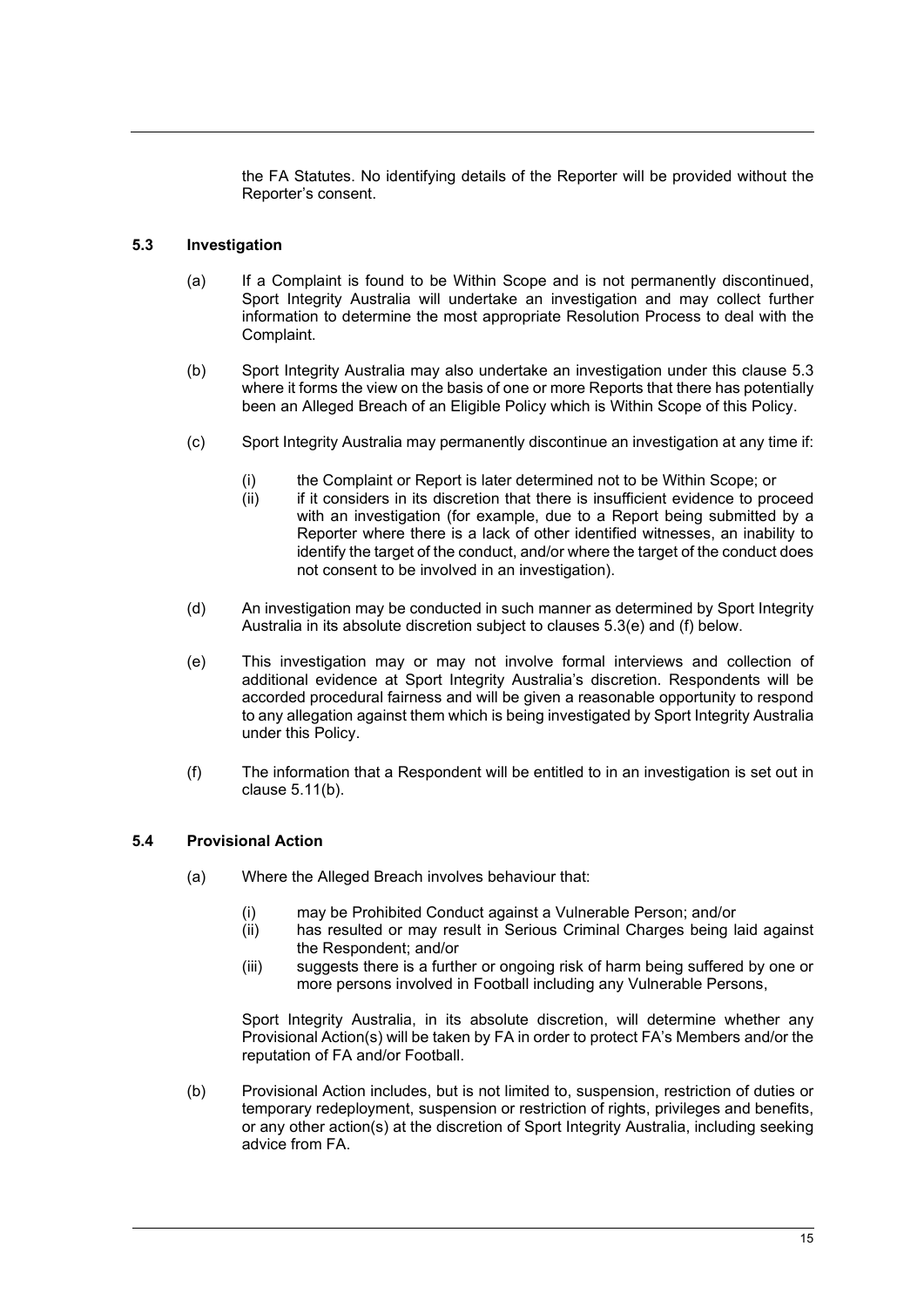- (c) Sport Integrity Australia will notify the FA Complaint Manager of any Provisional Action to be imposed on a Respondent and the FA Complaint Manager will ensure that FA implements the Provisional Action as soon as reasonably possible.
- (d) If Provisional Action is imposed, a Respondent may seek to have that decision reviewed only by an expedited hearing convened in accordance with clause 7. An expedited hearing convened under this clause will only consider the decision to impose the Provisional Action and will not consider the merits of the Complaint.

#### **5.5 External Referral**

- (a) Sport Integrity Australia may, at any time before or while dealing with a Complaint or Report under this Policy, refer the Complaint or Report to a law enforcement agency, government or regulatory authority or child protection agency.
- (b) If an external referral is made, Sport Integrity Australia may suspend the Complaint and Report Handling Process pending external resolution. For Complaints referred under this clause 5.5, Sport Integrity Australia will inform the Complainant of any such decision unless directed not to do so by the external referral organisation.
- (c) If the Complaint and Report Handling Process is suspended due to an external referral, Sport Integrity Australia must determine whether any Provisional Action should be taken against the Respondent under clause 5.4.
- (d) If the Complaint or Report is not resolved by the external referral organisation and is referred back to Sport Integrity Australia, Sport Integrity Australia may resume the Complaint and Report Handling Process.

#### **5.6 Referral to Alternative Dispute Resolution**

- (a) At any time after determining that a Complaint is Within Scope but before making a determination as to whether to issue a Breach Notice in accordance with clause 5.7, Sport Integrity Australia may, where it considers it appropriate to do so, refer the Complainant and the Respondent to Alternative Dispute Resolution to be facilitated by the NST and direct the FA Complaint Manager to coordinate the process.
- (b) FA, the Respondent or the Complainant may, at any time before a determination is made under clause 5.7, request that Sport Integrity Australia refer a matter to Alternative Dispute Resolution within this Policy and Sport Integrity Australia may refer the matter under clause 5.6(a) if it considers it appropriate to do so.

#### **5.7 Determination**

- (a) After concluding its investigation of a Complaint or a Report under clause 5.3, subject to the outcome of any Alternative Dispute Resolution process conducted under clause 5.6, Sport Integrity Australia will determine in respect of each of the Alleged Breach(es) whether, on the balance of probabilities:
	- (i) there is in its opinion evidence that is capable of supporting a finding that the Respondent has breached a relevant provision of an Eligible Policy;
	- (ii) it is unsubstantiated; or
	- $(iii)$  it is unable to be substantiated.
- (b) Where Sport Integrity Australia makes a determination in accordance with clause 5.7(a)(i), it will determine that: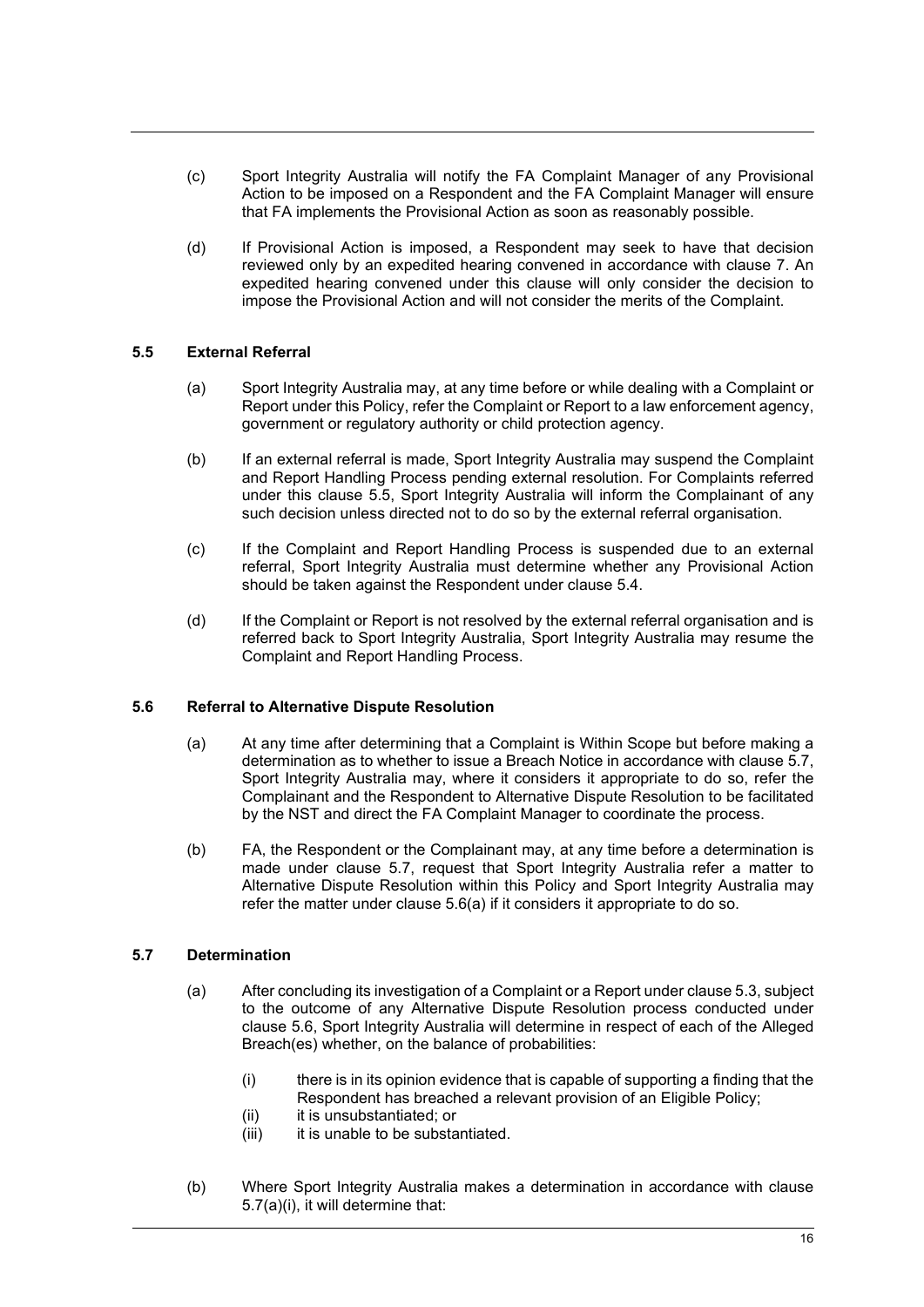- (i) a Breach Notice should be issued; and
- (ii) the Sanction which it considers that FA should impose, if the Breach is established or admitted.
- (c) Where Sport Integrity Australia makes a determination in accordance with clause 5.7(a)(ii) or 5.7(a)(iii), it will take no further action and Sport Integrity Australia will notify the Parties of this outcome and must keep a record of the Complaint or Report.

#### **5.8 Breach Notice**

- (a) Where Sport Integrity Australia determines that a Breach Notice is to be issued, it will notify FA of this, including Sport Integrity Australia's findings and recommendations as to:
	- (i) the Alleged Breach, including the alleged conduct and the relevant section(s) of the Eligible Policy that in the opinion of Sport Integrity Australia is capable of being established by the evidence as having been breached; and
	- (ii) the Sanction which it considers FA should impose, if the Alleged Breach is established or admitted (including any discounted Sanction that should be offered if a Respondent admits the Alleged Breach).
- (b) FA will implement Sport Integrity Australia's recommendations under clause 5.8(a) by issuing to the Respondent as soon as reasonably practicable a Breach Notice which will:
	- (i) notify the Respondent of the Alleged Breach, including the alleged conduct and relevant section(s) of the Eligible Policy that have been breached;
	- (ii) state the proposed Sanction for the Alleged Breach which will be imposed by FA;
	- (iii) state that the Sanction may be publicly disclosed;
	- (iv) state that the Respondent has a right to a hearing in relation to the Alleged Breach and/or the proposed Sanction;
	- (v) state that the Respondent may admit the Alleged Breach, waive their right to a hearing and accept the proposed Sanction or the proposed discounted Sanction (if applicable);
	- (vi) state that if the Respondent does not respond within 14 days of receipt of the Breach Notice, they will be deemed to have admitted the Alleged Breach, waived their right to a hearing and accepted the proposed Sanction; and
	- (vii) state that any response to the Breach Notice must be made to FA, and provide the Respondent with the contact details of the FA Complaint Manager.
- (c) In response to a Breach Notice, a Respondent may:
	- (i) admit the Alleged Breach, waive their right to a hearing and accept the proposed Sanction or proposed discounted Sanction (if applicable);
	- (ii) dispute the Alleged Breach and/or the proposed Sanction, in which case the Alleged Breach will be referred to a Hearing Tribunal under this Policy; or
	- (iii) not respond, in which case they will be deemed to have admitted the Alleged Breach, waived their right to a hearing and accepted the proposed Sanction.
- (d) A Respondent has 14 days from receipt of the Breach Notice to notify the FA Complaints Manager of their decision.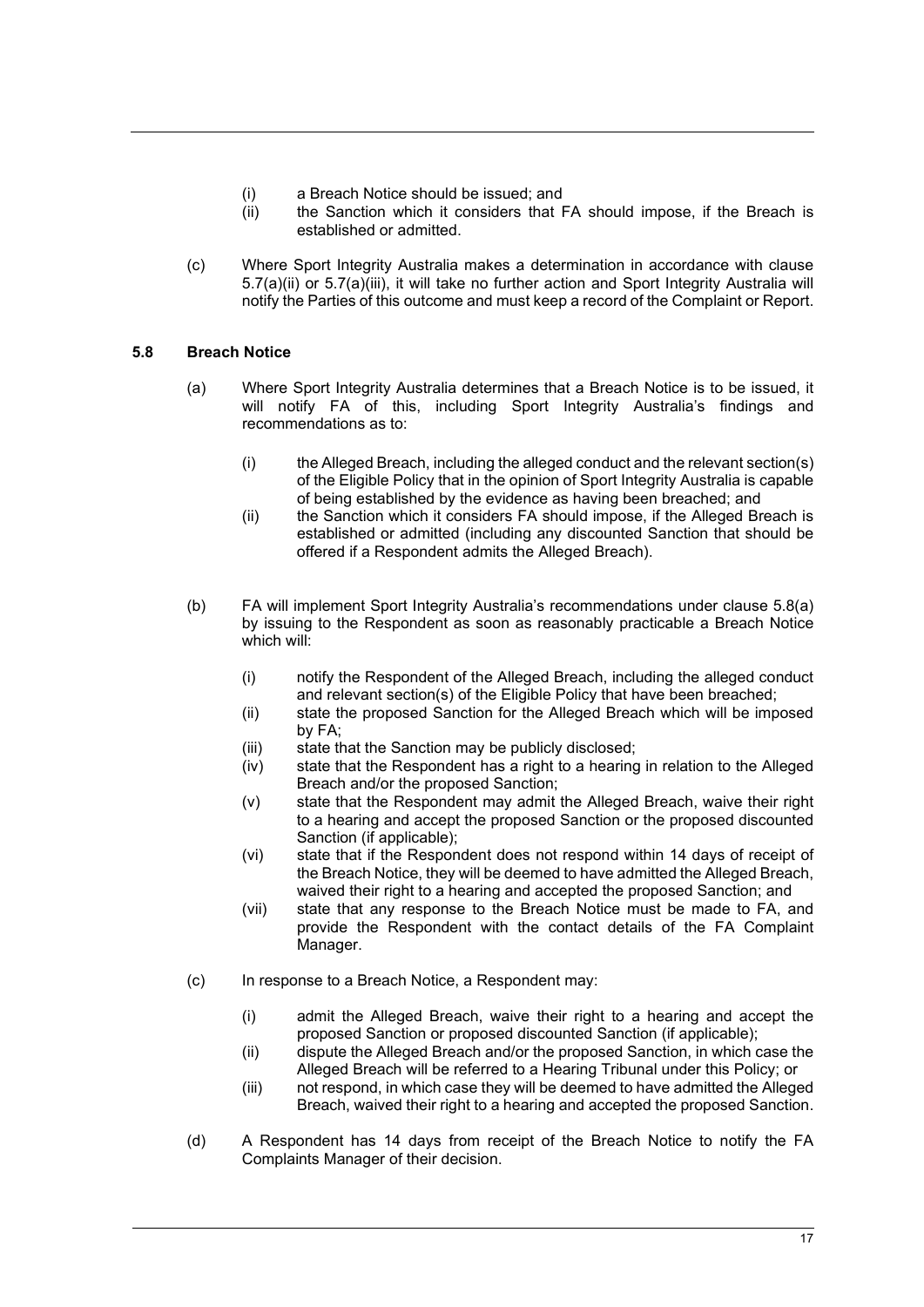#### **5.9 Resolution without a hearing**

Where a Respondent admits the Alleged Breach (thereafter, a *Breach*), waives their right to a hearing and accepts the Sanction, or is deemed to have done so, the FA Complaint Manager must take all necessary steps to impose and implement the Sanction (if applicable), and proceed to finalising the Complaint in accordance with clause 9.

#### **5.10 Referral to a hearing**

- (a) If the Respondent disputes the Alleged Breach and/or Sanction, the FA Complaint Manager must refer the Alleged Breach to the NST General Division for arbitration.
- (b) FA is responsible for making the application and paying any application and service fees to the NST. The charges may be apportioned in accordance with the NST Legislation.
- (c) FA Complaint Manager must notify Sport Integrity Australia if the matter is referred to a hearing under this clause.

#### **5.11 Notifications to Parties during Complaint and Report Handling Process**

- (a) Sport Integrity Australia will communicate with the Complainant and the Respondent at appropriate intervals throughout the Complaint and Report Handling Process to keep them informed about the process until a Resolution Process has been determined or the Complaint and Report Handling Process is otherwise discontinued, including:
	- (i) notifying the Complainant of whether the Complaint is Within Scope, including whether it has been referred to an external referral organisation;
	- (ii) after a Complaint is determined to be Within Scope and when Sport Integrity Australia considers that it is appropriate to do so, notifying the Respondent that a Complaint has been made against them;
	- (iii) notifying both the Complainant and the Respondent if the Complaint is referred to Alternative Dispute Resolution under clause 5.6;
	- (iv) notifying the Complainant of the Resolution Process adopted; and
	- (v) notifying the Complainant of the outcome of the Complaint and Report Handling Process when it has been finalised in accordance with clause 9.
- (b) Where an investigation is commenced on the basis of a Report, there will be no Complainant for the purposes of the Complaint and Report Handling Process. The Reporter will not be entitled to ongoing information or communication.
- (c) The Respondent will not be entitled to a copy of the Complaint Form or Report Form as submitted to Sport Integrity Australia but will be provided with a summary of the Alleged Breach(es) and sufficient details of the allegations to allow them to respond. Both the Complainant and the Respondent will be informed of any relevant additional information that becomes known as part of the investigation process and provided with a reasonable opportunity to respond.
- (d) Sport Integrity Australia will communicate to the FA Complaint Manager throughout the Complaint and Report Handling Process as follows:
	- (i) regularly reporting on the number, the general nature and the outcome of Complaints and Reports (but without revealing confidential information about a Complaint or Report that is presently being investigated); and
	- (ii) notifying FA of any matters which FA is required to implement in accordance with this Policy including any Provisional Actions, referral to Alternative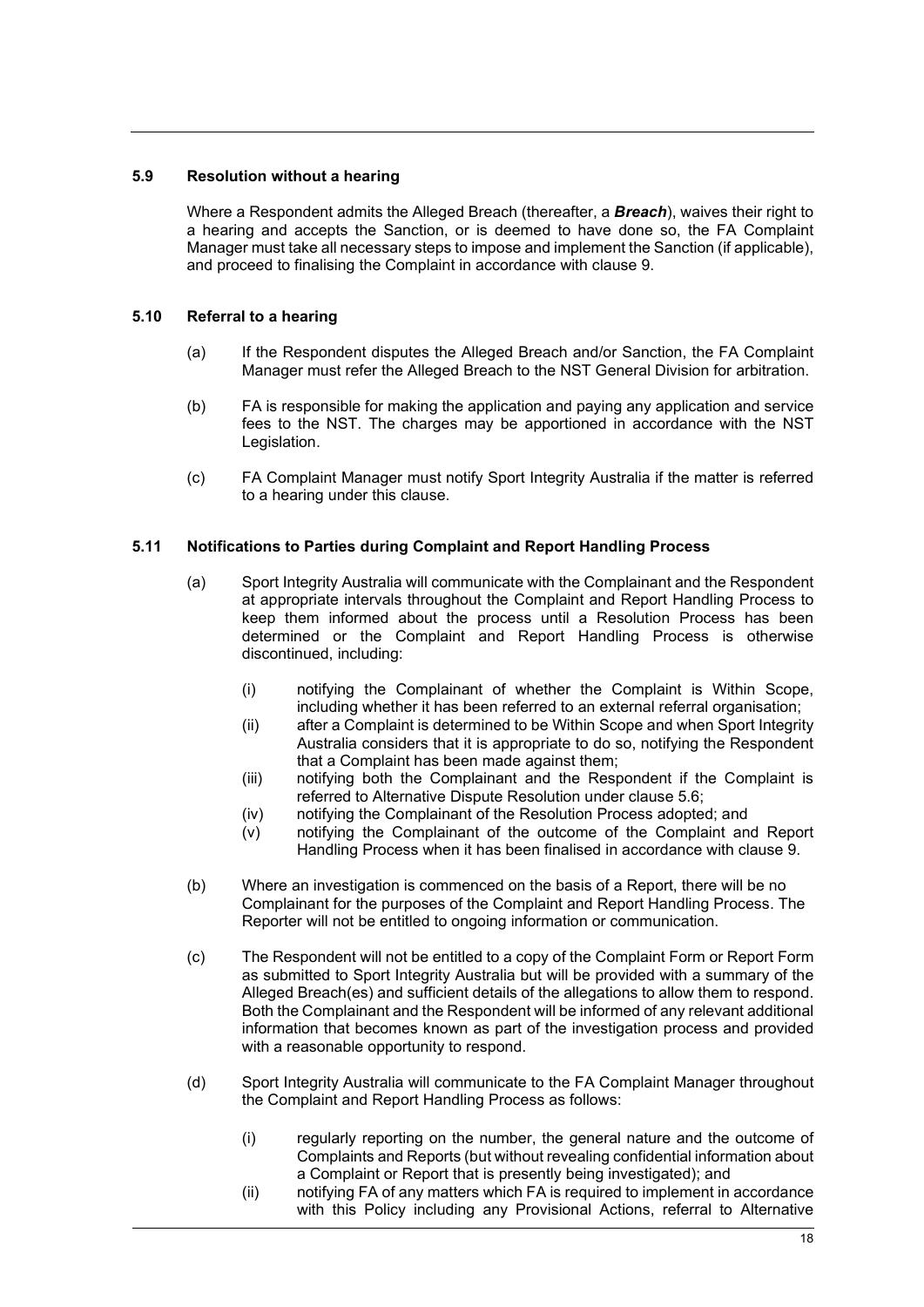Dispute Resolution, or Resolution Process determined by Sport Integrity Australia.

- (e) FA will be responsible for communicating with the Respondent as follows:
	- (i) notifying the Respondent of any Provisional Actions to be put in place; and  $(ii)$  providing a Breach Notice to the Respondent.
	- providing a Breach Notice to the Respondent.
- (f) FA will be responsible for communicating with the Respondent throughout the Resolution Process following the issue of a Breach Notice. FA will notify both the Complainant and the Respondent of the outcome of the Complaint and Report Handling Process following the issue of a Breach Notice when it has been finalised in accordance with clause 9.

#### **5.12 Unreasonable demands/behaviours**

Where a Complainant makes unreasonable demands or exhibits unreasonable behaviour during the Complaint and Report Handling Process, such as:

- (a) raising the same issues, which have previously been reported to Sport Integrity Australia under this Policy, without presenting new evidence;
- (b) unreasonable persistence regarding outcomes;
- (c) unreasonable demands relating to timeframes for resolutions;
- (d) being rude, aggressive, or abusive towards Sport Integrity Australia or FA staff,

Complaints may not be acknowledged and FA or Sport Integrity Australia may exercise discretion to minimise or control its dealings with the Complainant. The Complainant will be given clear advice and reasons why.

## **6. Sanctions**

- (a) Where a Respondent is found to have committed a Breach of an Eligible Policy following the issue of a Breach Notice, or a finding in a Hearings Tribunal (if applicable), FA will impose the relevant Sanction on that Respondent.
- (b) The Sanction may include any of the following measures (but is not limited to these measures), or any combination of such, provided that such sanction was available under the FA Constitution at the time of the Breach:
	- (i) a reprimand or warning;
	- (ii) verbal or written apology;
	- (iii) direction to attend counselling or training to address their behaviour;<br>(iv) suspended Sanction and/or good behaviour period:
	- suspended Sanction and/or good behaviour period;
	- (v) removal of accreditation;
	- (vi) removal or withdrawal of awards or achievements (such as life membership);
	- (vii) exclusion from a particular event or events, competition, or activity;
	- (viii) suspension of membership from FA or a Member Organisation and any other members or affiliates;
	- (ix) suspension from such activities or events held by or under the auspices of FA or a Member Organisation;
	- (x) suspension and/or termination of any rights, privileges and benefits provided by FA or a Member Organisation:
	- (xi) expulsion from FA or a Member Organisation; and<br>(xii) any other form of discipline that is considered appr
	- any other form of discipline that is considered appropriate.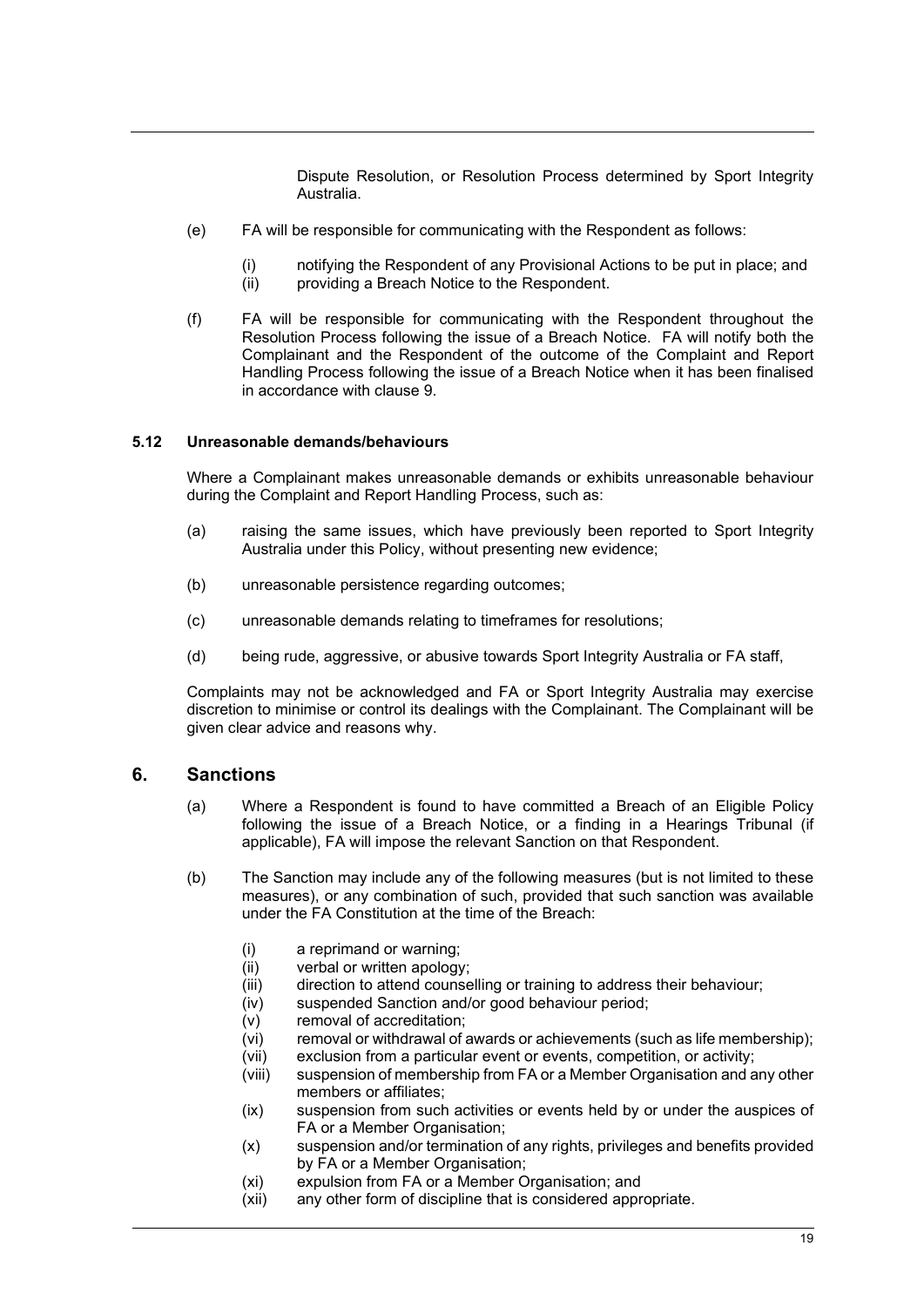- (c) Sport Integrity Australia or a Hearings Tribunal (if applicable) have absolute discretion to determine the appropriate Sanction to be imposed by FA, including as to whether a combination of measures is to be imposed, and the terms and the period of any measures, subject to clause 6(d).
- (d) A financial penalty may only be imposed by FA as or as part of a Sanction where the Respondent is an incorporated entity.
- (e) The following factors will be considered when determining the appropriate Sanction to be imposed by FA:
	- (i) the nature and seriousness of the behaviour or incidents;
	- (ii) the considerations (if any) of the Complainant;
	- (iii) the contrition, or lack thereof, of the Respondent;
	- (iv) any Provisional Action taken in relation to the Breach;
	- (v) the effect of the Sanction on a Respondent including any personal, professional, or financial consequences;
	- (vi) if there have been relevant prior warnings or disciplinary action against the Respondent; and
	- (vii) if there are any mitigating circumstances.
- (f) If there is more than one Breach of an Eligible Policy, where appropriate, the Sanction may be imposed having regard to all of the Breaches considered together, and the seriousness of the overall conduct in question.
- (g) Sanctions imposed under this Policy will commence from the date of the decision, unless otherwise directed.

## **7. Hearings Tribunal**

#### **7.1 Arbitration in the NST**

- (a) If arbitration is sought, the NST General Division will determine whether:
	- (i) the Provisional Action to be imposed by FA is disproportionate; or<br>(ii) the Alleged Breach is established, and if so, what Sanction if any
	- the Alleged Breach is established, and if so, what Sanction if any is to be imposed by FA, in accordance with clause 6.
- (b) The procedure for an arbitration in the NST General Division will be in accordance with the NST Legislation.

#### **7.2 Parties and right to attend hearings**

- (a) The parties to a proceeding before the NST will be:
	- (i) FA; and
	- (ii) the Respondent.
- (b) FA may appoint Sport Integrity Australia to act on behalf of FA as its agent in the proceedings in matters where agreed with Sport Integrity Australia. In circumstances where Sport Integrity Australia is not acting for FA, it may attend the hearing as an observer or as an interested party.

### **7.3 Notification of Hearings Tribunal decision**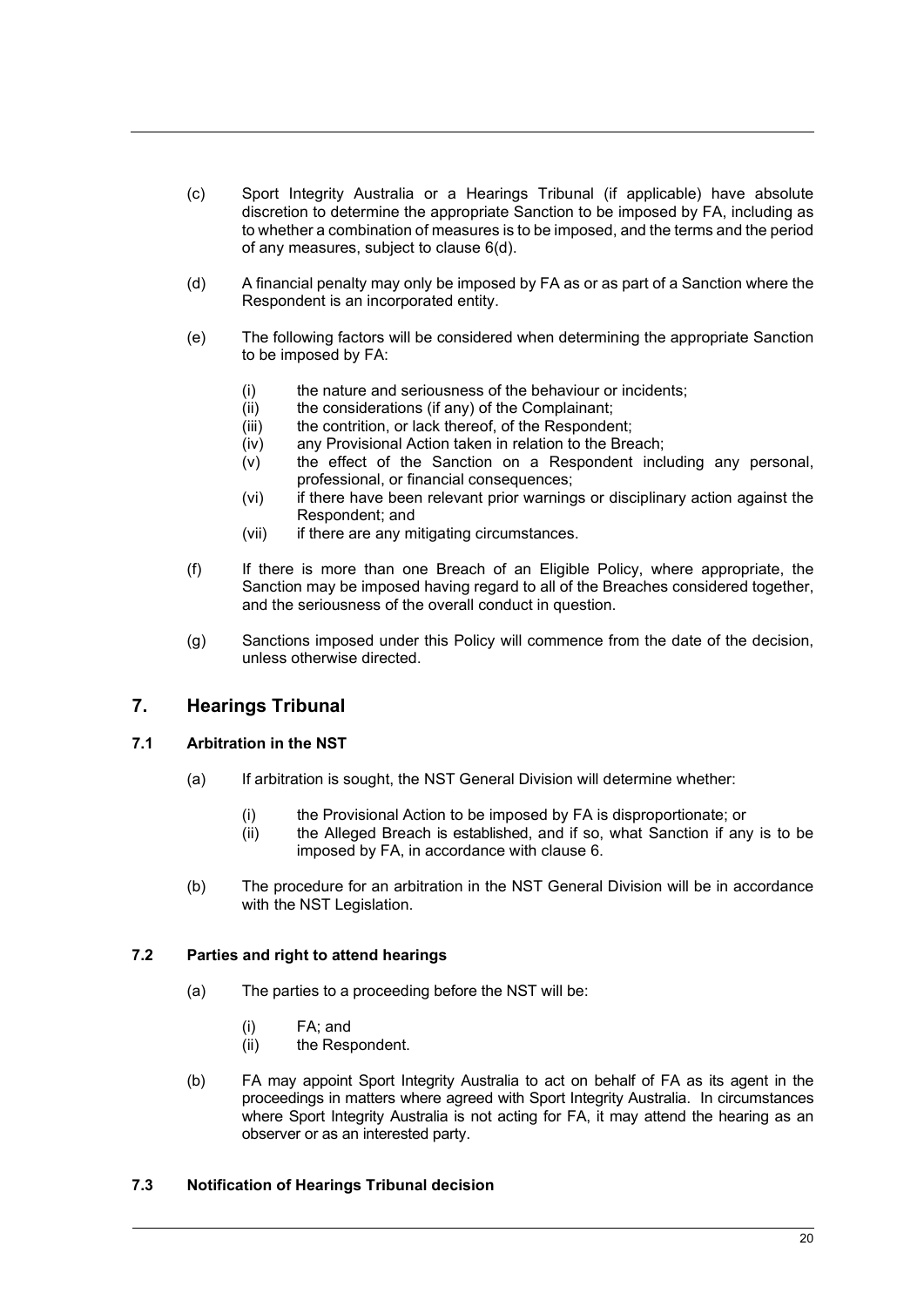The NST will notify the parties to the proceeding of the decision in accordance with its relevant procedures, after which the FA Complaint Manager will:

- (a) notify and provide a copy of the decision to Sport Integrity Australia (if not already done); and
- (b) subject to any appeal under clause 8, proceed with finalising the Complaint or Report in accordance with clause 10.

#### **8. Appeals**

#### **8.1 Decisions subject to appeal**

A decision of a Hearings Tribunal under clause 7.1(a) may be appealed as set out in this clause 8.

#### **8.2 Persons entitled to appeal**

The following persons are entitled to appeal a decision of a Hearings Tribunal under clause 7.1(a) of this Policy:

- (a) FA; and
- (b) the Respondent,

#### (each an *Appellant*).

#### **8.3 Grounds of appeal**

The decision of a Hearings Tribunal can only be appealed on the following Grounds of Appeal:

- (a) the Hearings Tribunal failed to properly apply this Policy or to properly apply the relevant Eligible Policy;
- (b) the Appellant was denied procedural fairness; and/or
- (c) no reasonable decision maker in the position of the Hearings Tribunal, based on the material before them, could reasonably make such a decision.

#### **8.4 Notice of appeal**

To submit a valid Notice of Appeal, an Appellant must, within 14 days of the date of receipt of thedecision made by the NST General Division:

- (a) lodge an 'Application for an Appeal' form with the NST, which must state in full their Grounds of Appeal;
- (b) pay the requisite application fee; and
- $(c)$  serve, by email, by post, or physically, on the other party to the appeal a copy of the 'Application for an Appeal',

(together, a *Notice of Appeal*).

## **8.5 Appeals in the NST Appeals Division**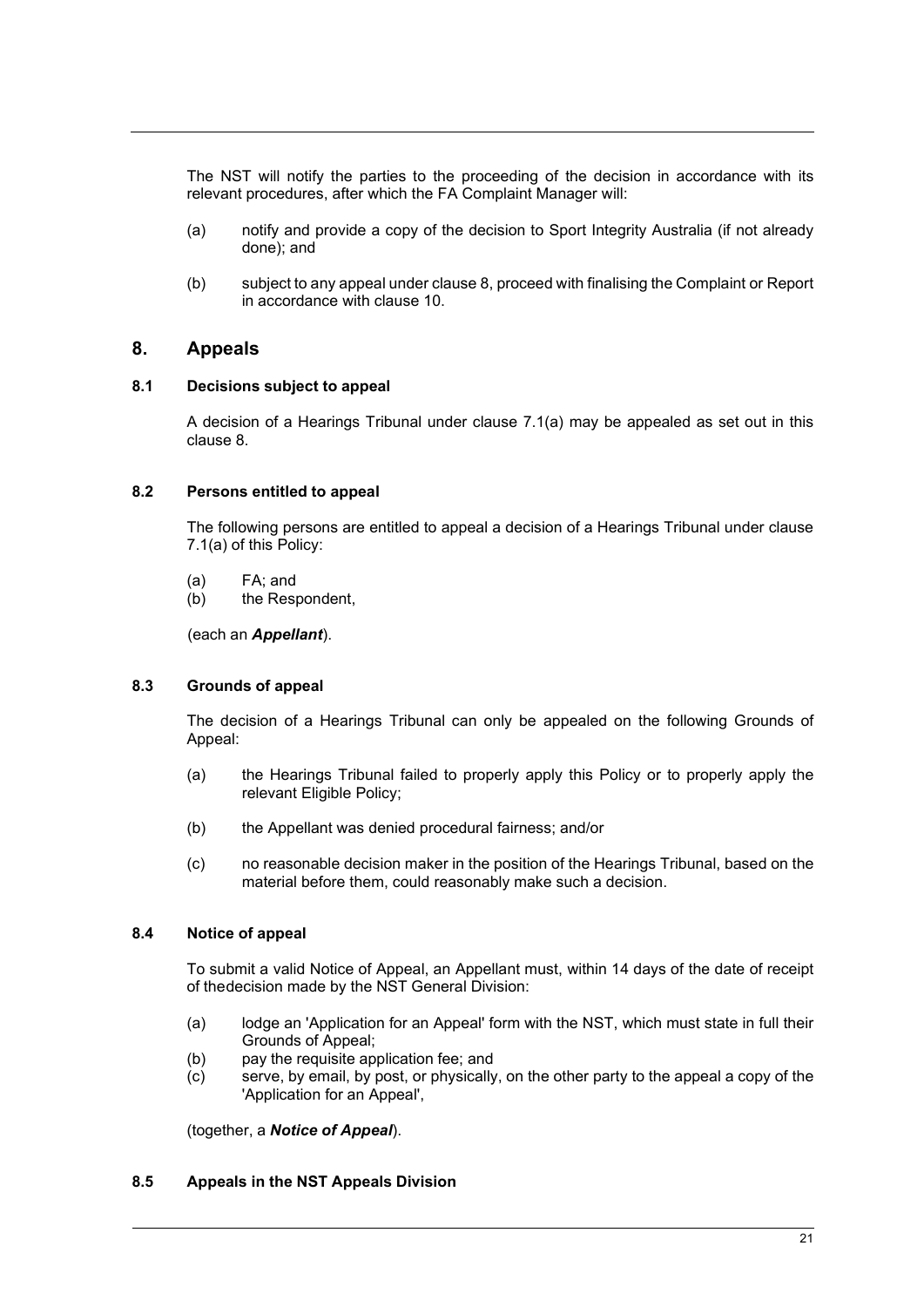- (a) If an Appellant lodges a valid Notice of Appeal in the NST Appeals Division, the NST will determine the matter.
- (b) The procedure for an appeal in the NST Appeals Divisions will be in accordance with the NST Legislation.

#### **8.6 Determination for Appeal Tribunal**

The Appeals Tribunal's arbitration of the appeal:

- (a) must determine, to the Standard of Proof, whether one or all of the Grounds of Appeal (as applicable) are proven, and must not rehear the matter or the facts of the Alleged Breach; and
- (b) may result in the Appeals Tribunal removing, or altering the Sanction to be imposed by FA on a Respondent, in accordance with clause 6.

#### **8.7 Notification of Appeal Tribunal decision**

The Appeal Tribunal will notify the parties to the proceeding of the decision in accordance with its relevant procedures, after which the FA Complaint Manager will:

- (a) notify and provide a copy of the decision to Sport Integrity Australia (if not already done); and
- (b) proceed to finalising the Complaint or Report in accordance with clause 9.

## **9. Finalising Complaints**

## **9.1 Finalisation of Resolution Process**

- (a) A Resolution Process will be finalised, and an outcome reached when:
	- (i) Sport Integrity Australia determines that no further action will be taken and Sport Integrity Australia notifies the relevant parties of its determination under clause 5.7(c);
	- (ii) Breach Notice where the Respondent admits the Alleged Breach, waives their right to a hearing and accepts the Sanction to be imposed by FA, or is deemed to have done so under clause 5.8(c)(iii);
	- (iii) Hearings Tribunal where the parties to the proceeding are notified of the decision and no appeal has been filed; or
	- (iv) Appeal Tribunal where the parties to the proceeding are notified of the decision.
- (b) Once the applicable Resolution Process (including any appeal) under this Policy has concluded, the decision is final and binding on all parties involved and there is no further right of appeal to any external body or tribunal.

#### **9.2 Notification of outcome and implementation of Sanction**

When a Resolution Process is finalised, FA will:

- (a) take all necessary steps to implement any Sanction imposed (if applicable); and
- (b) ensure FA publicly discloses the matters referred to in clause 3.10(b) (if applicable).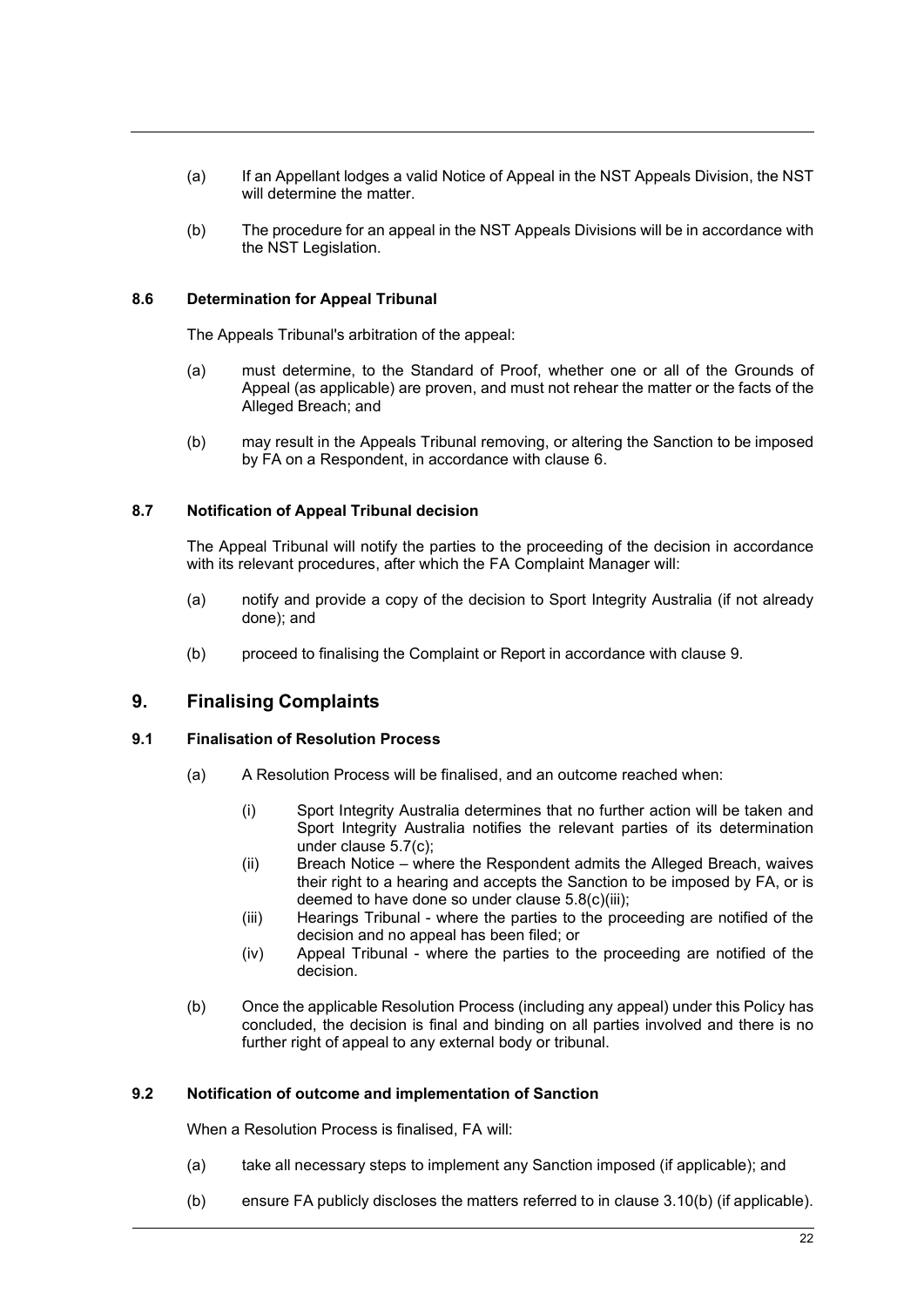## **9.3 Recording Decisions and Outcomes**

- (a) Sport Integrity Australia will keep records of all Complaints and Reports for a minimum of seven (7) years from the date the Resolution Process is finalised, which will include at a minimum a record (including dates, where relevant) of:
	- (i) the Alleged Breach;
	- (ii) the Complainant;
	- (iii) the Respondent:
	- $(iv)$  the Resolution Process;<br> $(v)$  the Outcome: and
	- the Outcome: and
	- (vi) any Sanctions and/or Provisional Action imposed.
- (b) For all Complaints and Reports that are finalised in accordance with clauses 9.1(a)(ii) to 9.1(a)(iv), FA will keep records of such Complaints/Reports for a minimum of seven (7) years from the date the Resolution Process is finalised, which will include at a minimum a record (including dates, where relevant) of:
	- (i) the Alleged Breach;
	- (ii) the Complainant;
	- (iii) the Respondent;
	- $(iv)$  the Resolution Process;<br> $(v)$  the Outcome; and
	- the Outcome: and
	- (vi) any Sanctions and/or Provisional Action imposed.
- (c) Records must be maintained in a secure and confidential place, which may be electronically.

#### **10. Other Information**

#### **10.1 Commencement**

This Policy commences on the date printed on the front cover (*Commencement Date*).

#### **10.2 Notice**

- (a) Any document required to be provided under this Policy may be given by:
	- (i) sending it to an email or other electronic address, or to a postal address, nominated by therecipient party; or
	- (ii) email, post, or hand delivering it to that party's registered office.
- (b) A document is taken to have been received under this Policy if sent by email or other electronic transmission, on the date of transmission, or if hand delivered, on the date of delivery or if sent by post,5 business days after it was sent.
- (c) Relevant Persons are responsible for keeping their contact details up to date with FA they are associated with, as appropriate. Delivery to the last known address is sufficient in circumstances where the current whereabouts of a Relevant Person are not known.

#### **10.3 Disputes under this Policy**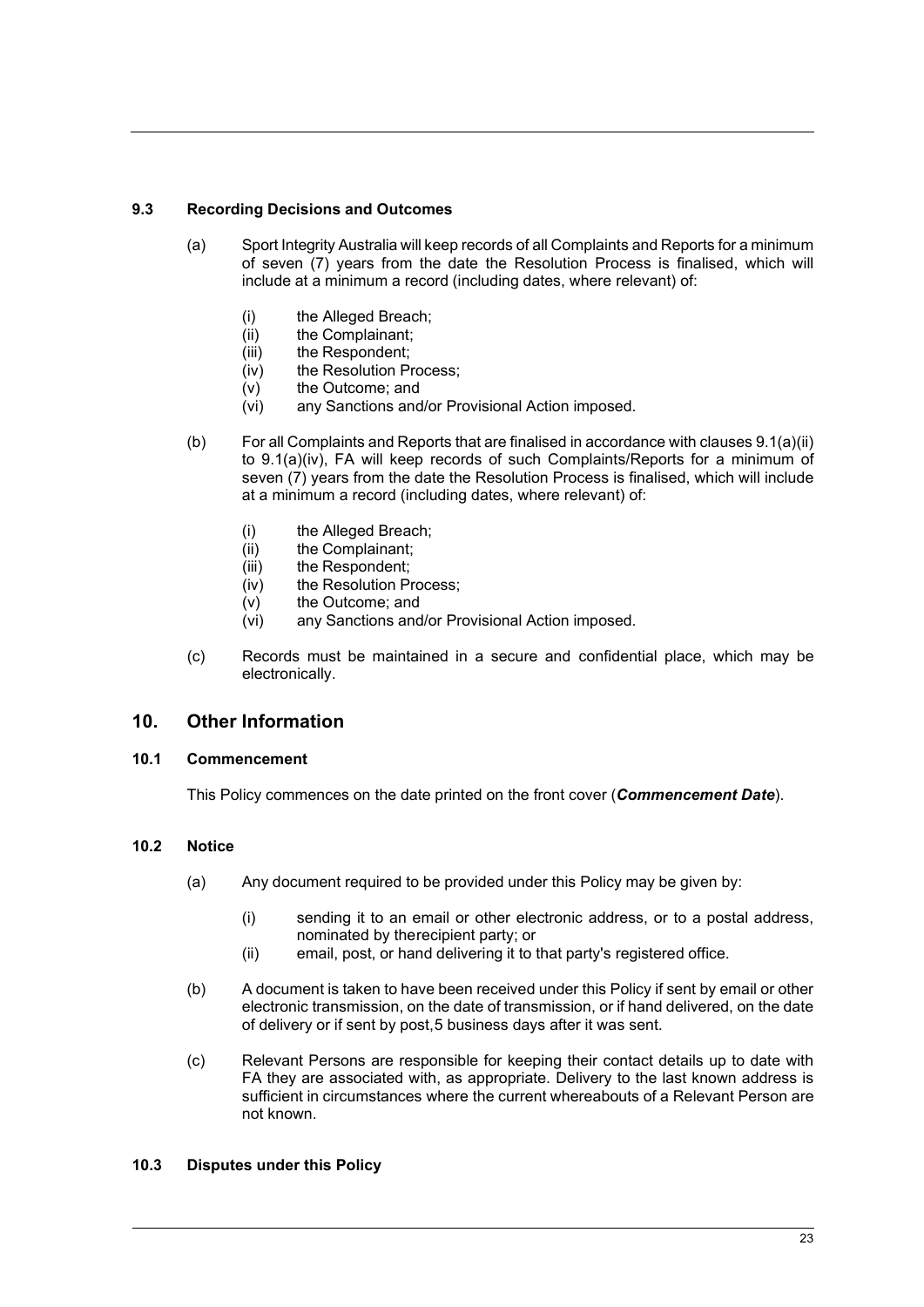Where a dispute arises in relation to the application of this Policy, the NST has exclusive jurisdiction to determine such disputes. Each Member and FA submits to the exclusive jurisdiction of the NST and may not bring a claim in any court of law or other tribunal.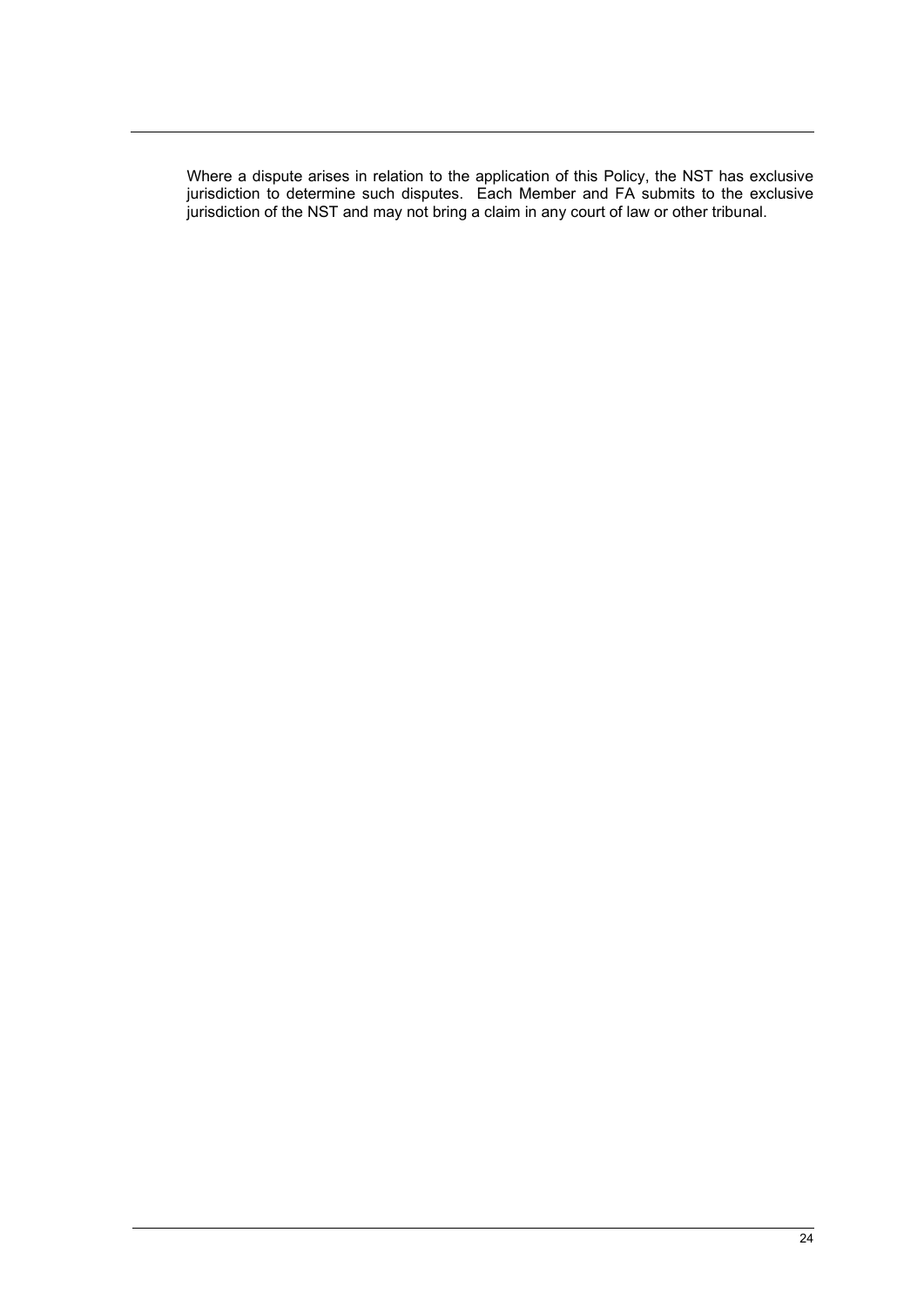## **APPENDIX A – Definitions of Prohibited Conduct**

- **1. Abuse** must be behaviour of a nature and level of seriousness which includes, but is not limited to:
	- (a) physical abuse and assault including hitting, slapping, punching, kicking, destroying property, sleep, and food deprivation, forced feeding, unreasonable physical restraint, spitting at another person or biting;
	- (b) sexual abuse including rape and assault, using sexually degrading insults, forced sex or sexual acts, deliberately causing pain during sex, unwanted touching or exposure to pornography, sexual jokes, using sex to coerce compliance;
	- (c) emotional abuse such as repeated and intentional embarrassment in public, preventing or excluding someone from participating in sport activities, stalking, humiliation, or intimidation;
	- (d) verbal abuse such as repeated or severe insults, name calling, criticism, swearing and humiliation, attacks on someone's intelligence, body shaming, or aggressive yelling;
	- (e) financial abuse such as restricting access to bank accounts, taking control of finances and money, forbidding someone from working, taking someone's pay and not allowing them to access it;
	- (f) neglect of a person's needs.
- **2. Bullying** must be behaviour of a nature and level of seriousness which includes, but is not limited to, repeatedly:
	- (a) keeping someone out of a group (online or offline);
	- (b) acting in an unpleasant way near or towards someone;
	- (c) giving nasty looks, making rude gestures, calling names, being rude and impolite, constantly negative and teasing;
	- (d) spreading rumours or lies, or misrepresenting someone (i.e. using their social media account to post messages as if it were them);
	- (e) 'fooling around', 'messing about' or other random or supposedly playful conduct that goes too far;
	- (f) harassing someone based on their race, sex, religion, gender, or a disability;
	- (g) intentionally and repeatedly hurting someone physically;
	- (h) intentionally stalking someone; and
	- (i) taking advantage of any power over someone else,
	- but does not include legitimate and reasonable:
	- (1) management action;
	- (2) management processes;
	- (3) disciplinary action; or
	- (4) allocation of activities in compliance with agreed systems.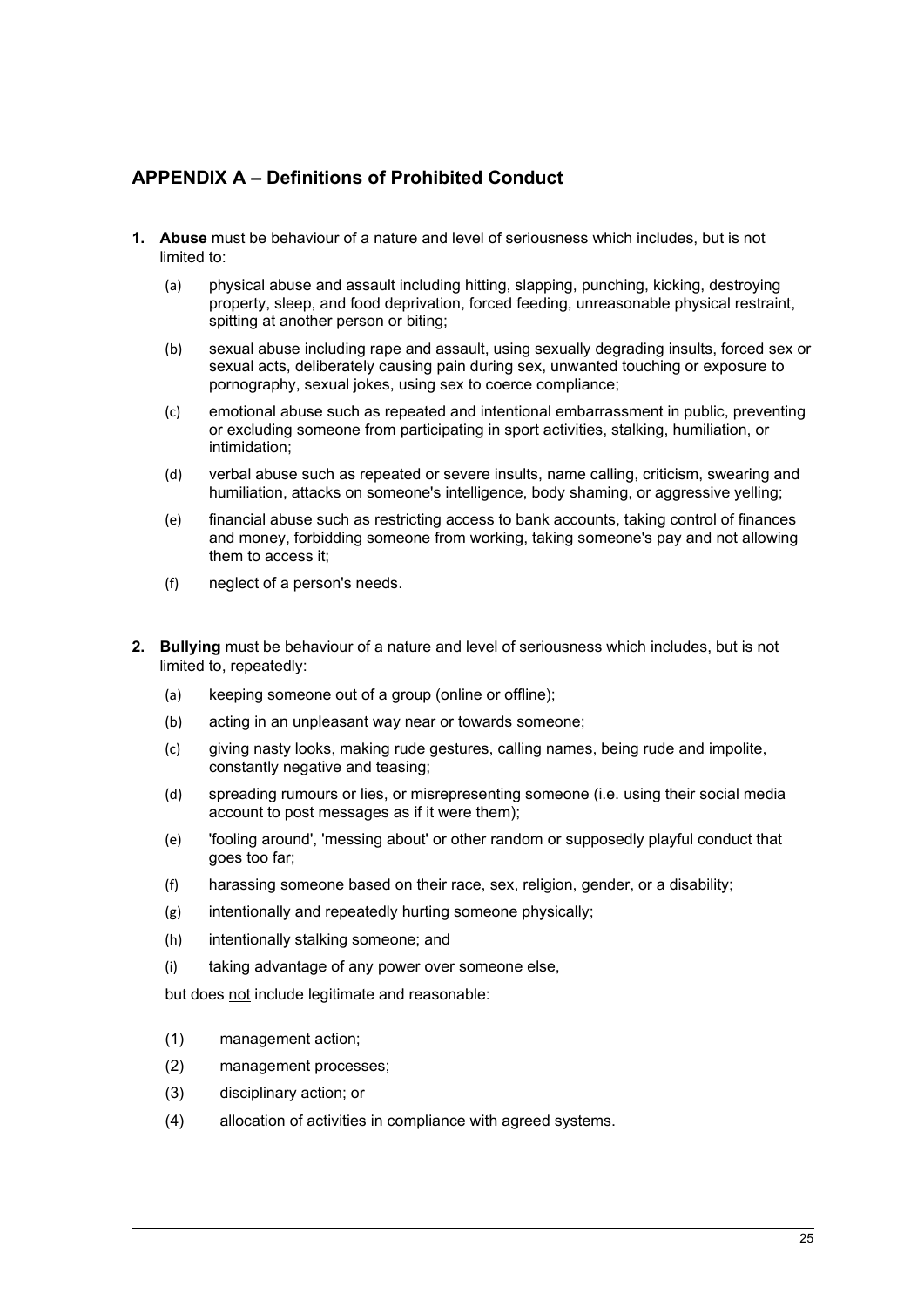- **3. Child Abuse** is the mistreatment of a Child that:
	- (a) causes, is causing or is likely to cause any detrimental effect so that a Child's physical, psychological, or emotional wellbeing; or
	- (b) does, or is likely to, endanger that a Child's physical or emotional health, development, or wellbeing,

whether through a:

- (c) single act, omission, or circumstance; or
- (d) series or combination of acts, omissions, or circumstances,

and includes:

- (e) **Physical Abuse**, which occurs when a person subjects a Child to application of physical force, which may cause injury intentionally or inadvertently as a result of physical punishment or the aggressive treatment of a Child. Physically abusive behaviour includes, but is not limited to:
	- shoving, hitting, slapping, shaking, throwing, punching, biting, burning, kicking; and
	- harmful training methods or overtraining where there is the potential to result in damage to a Child's physical development.
- (f) **Emotional or Psychological Abuse**, which occurs when a Child does not receive the love, affection, or attention they need for healthy emotional, psychological, and social development or are exposed to violence/abuse against other Children or adults. Such abuse may involve:
	- repeated rejection or threats to a Child;
	- constant criticism, teasing, ignoring, threatening, yelling, scapegoating, ridicule, intentional exclusion, continual coldness, and rejection;
	- Bullying and Harassment;
	- harmful training methods or overtraining where there is the potential to result in damage to a Child's physical, intellectual, or emotional wellbeing and development.
- (g) **Sexual Abuse**, which occurs when an adult, or a person in authority (i.e. older, or younger but more physically or intellectually developed) involves a Child in any sexual activity. A child cannot provide consent, therefore even if 'consent' is given, it still constitutes sexual abuse.

Perpetrators of sexual abuse take advantage of their power, authority, or position over the Child for their own benefit. It can include making sexual comments to a Child, kissing, touching a Child's genitals or breasts, oral sex, or intercourse with a Child.

Sexual exploitation is a form of Sexual Abuse and occurs when Children are forced into or involved in sexual activities that are then unlawfully recorded in some way, or recorded without the consent of one or more parties, or used to produce child sexual abuse material. Such material can be in the form of photographs or videos, whether published or circulated on the internet or social media. Encouraging a Child to view pornographic videos, websites, or images, or engaging a Child to participate in sexual conversations over social media or otherwise is also considered sexual exploitation.

(h) **Neglect**, which is the persistent failure or deliberate failure or denial to meet a Child's basic needs. Child Neglect includes the failure to provide adequate food, clothing, shelter, adequate supervision, clean water, medical attention, or supervision to the extent that the Child's health and development is or is likely to be harmed. Types of neglect include physical, medical, emotional, educational neglect and abandonment.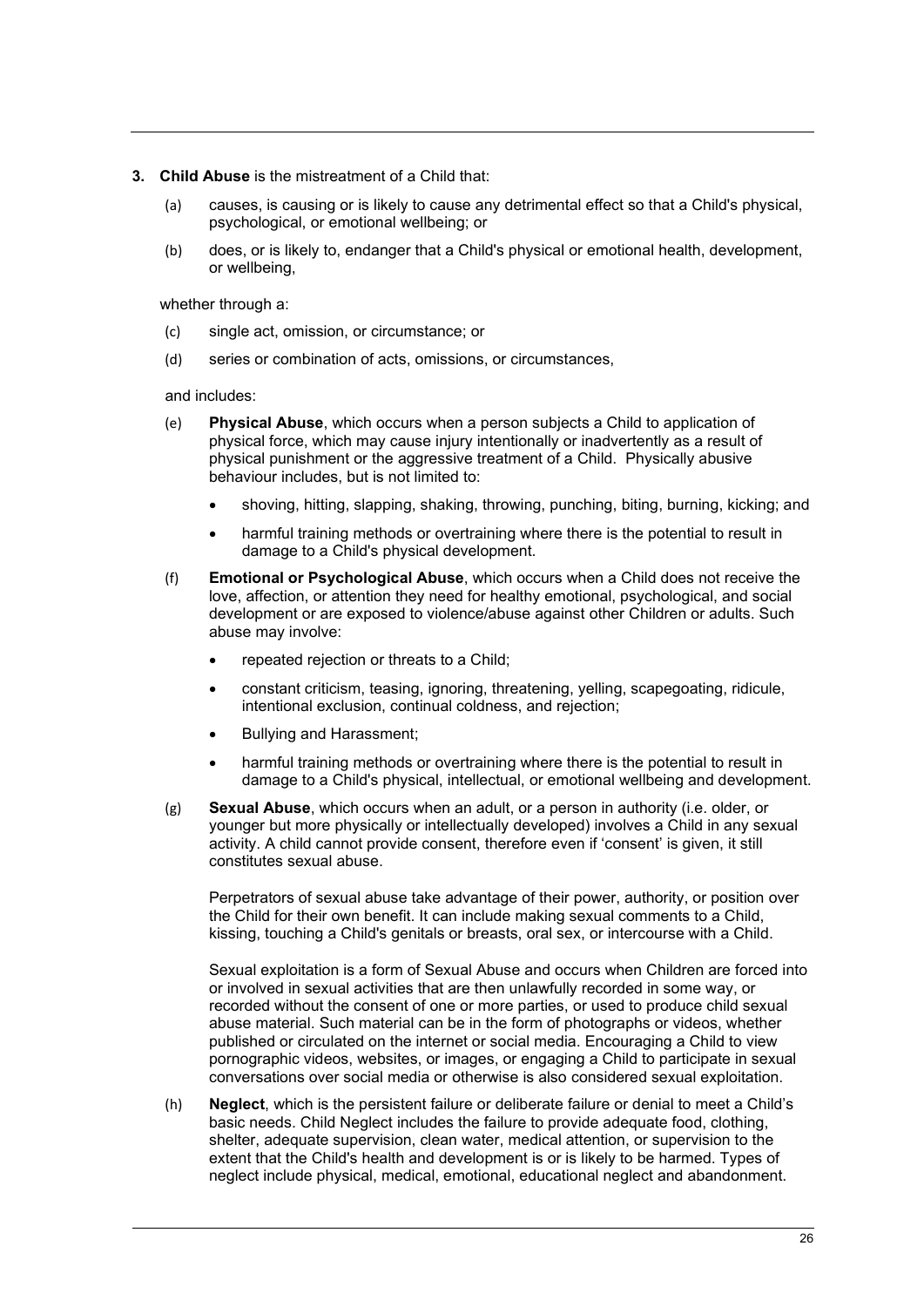- (i) **Exposure to Family Violence**, which is any abusive behaviour used by a person in a relationship to gain and maintain control over their partner or ex-partner. It can include a broad range of behaviour that causes fear and physical and/or psychological harm. If a Child is living in a household where there have been incidents of domestic violence, then they may be at risk of significant physical and/or psychological harm.
- **4. Child grooming**, which is the process of developing influence over a Child and gaining a Child's trust, to create an environment in which abuse can occur. A combination of two or more of the following behaviours would be considered grooming behaviour:
	- (a) giving gifts or special attention to a Child or their parent/guardian.
	- (b) asking a Child to keep secrets from their parent/guardian.
	- (c) controlling a Child through threats, force or use of authority.
	- (d) spending time alone with a Child outside of official sporting activities.
	- (e) connecting with a Child online through social media or chat rooms.
	- (f) making close physical contact sexual, such as inappropriate tickling and wrestling.
	- (g) openly or pretending to accidentally expose the victim to nudity, sexual material and sexual acts.
- **5. Endangering the safety of a Child**, which is any behaviour involving a Child that is objectively age inappropriate and/or places the Child at risk of harm, including but not limited to behaviour such as:
	- (h) supplying alcohol, drugs (including tobacco) or medicines, except with the consent of the parent, guardian, or carer of the Child and under a valid prescription for that Child and at the prescribed dosage.
	- (a) having one on one contact with a Child outside of authorised sport activities (includes direct contact such as in-person as well as indirect, such as by phone, or online).
	- (b) discriminating against any Child, including on the basis of gender identity, culture, race, or disability.
	- (c) taking disciplinary action involving physical punishment or any form of treatment that could reasonably be considered as degrading, cruel, frightening or humiliating.
- **6. Harassment** must be behaviour of a nature and level of seriousness which includes, but is not limited to:
	- (a) telling insulting jokes about racial groups;
	- (b) sending explicit or sexually suggestive emails or text messages;
	- (c) displaying racially offensive or pornographic images or screen savers;
	- (d) making derogatory comments or taunts about someone's race;
	- (e) asking intrusive questions about someone's personal life, including his or her sex life;
	- (f) sexual harassment or any of the above conduct in the workplace by employers, coworkers, and other workplace participants;
	- (g) any of the above conduct in the workplace, based on or linked to a person's disability or the disability of an associate; and
	- (h) offensive behaviour based on race or racial hatred, such as something done in public that offends, insults, or humiliates a person or group of people because of their race,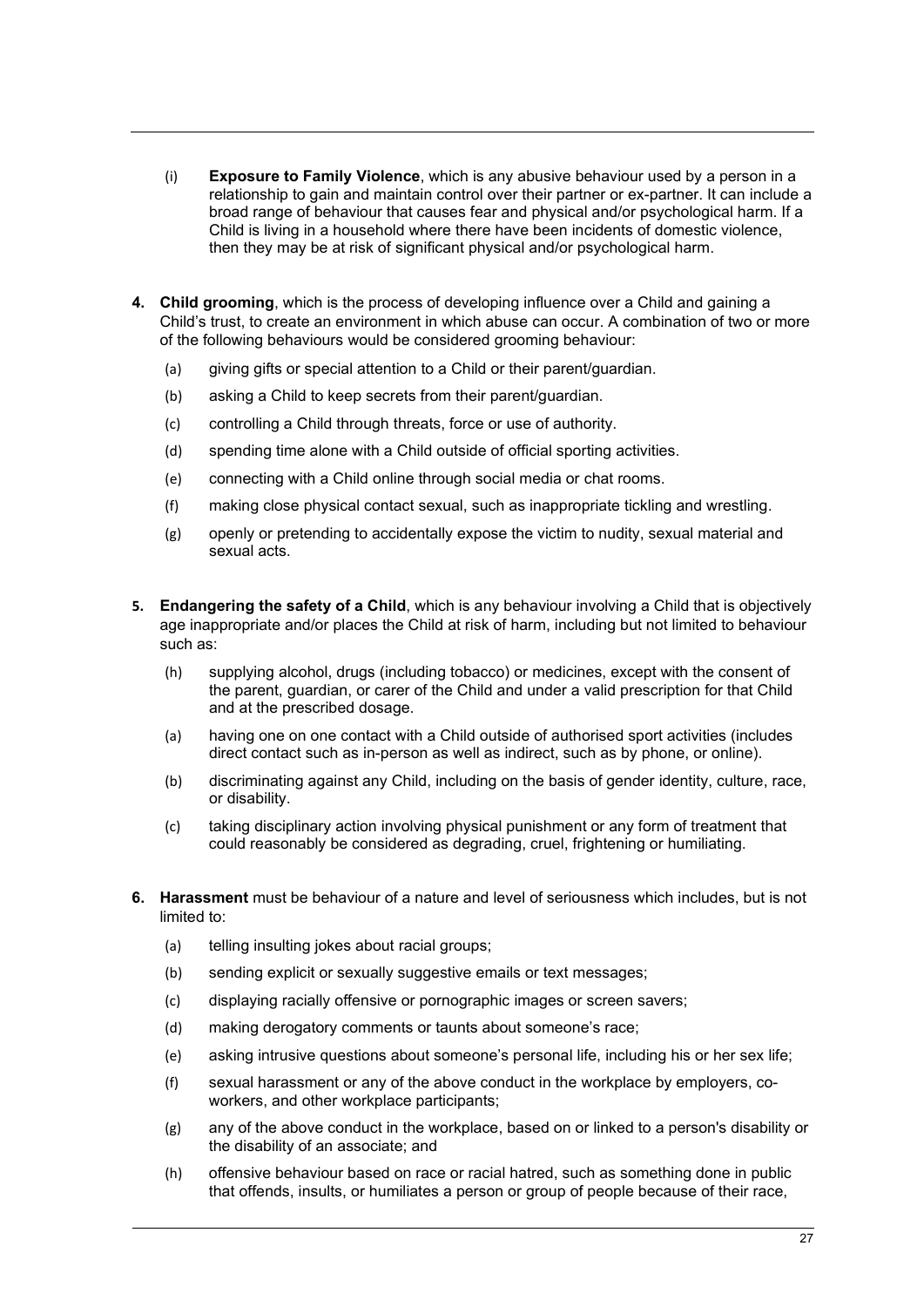colour or nationality or ethnicity.

- **7. Sexual Misconduct** is behaviour including, but not limited to:
	- (a) unwelcome touching;
	- (b) staring or leering;
	- (c) suggestive comments or jokes;
	- (d) showing or sharing sexually explicit images or pictures;
	- (e) unwanted invitations to go out on dates;
	- (f) requests for sex;
	- (g) intrusive questions about a person's private life or body;
	- (h) unnecessary familiarity, such as deliberately brushing up against a person;
	- (i) insults or taunts based on sex;
	- (j) sexually explicit physical contact;
	- (k) sending sexually explicit or suggestive emails, texts, or other electronic/social media messages;
	- (l) displaying pornographic images or screen savers;
	- (m)asking intrusive questions about someone's personal life, including about his or her sex life; and
	- (n) criminal offences such as rape, indecent or sexual assault, sexual penetration, or relationship with a child under the age of 16 and possession of child pornography.
- **8. Unlawful Discrimination** is unfair treatment based on a person's:
	- (a) age;
	- (b) disability;
	- (c) race, colour, nationality, ethnicity, or migrant status;
	- (d) sex, pregnancy, marital or relationship status, family responsibilities or breastfeeding; and
	- (e) sexual orientation, gender identity or intersex status.
- **9. Victimisation** is behaviour including, but not limited to:
	- (a) dismissal of an employee/volunteer or disadvantage to their employment/involvement in sport;
	- (b) alteration of an employee's position or duties to his or her disadvantage;
	- (c) discrimination between an employee and other employees;
	- (d) repeated failure to select an individual on merit;
	- (e) a reduction in future contract value; and
	- (f) removal of coaching and other financial and non-financial support.
- **10. Vilification** is behaviour including, but not limited to: